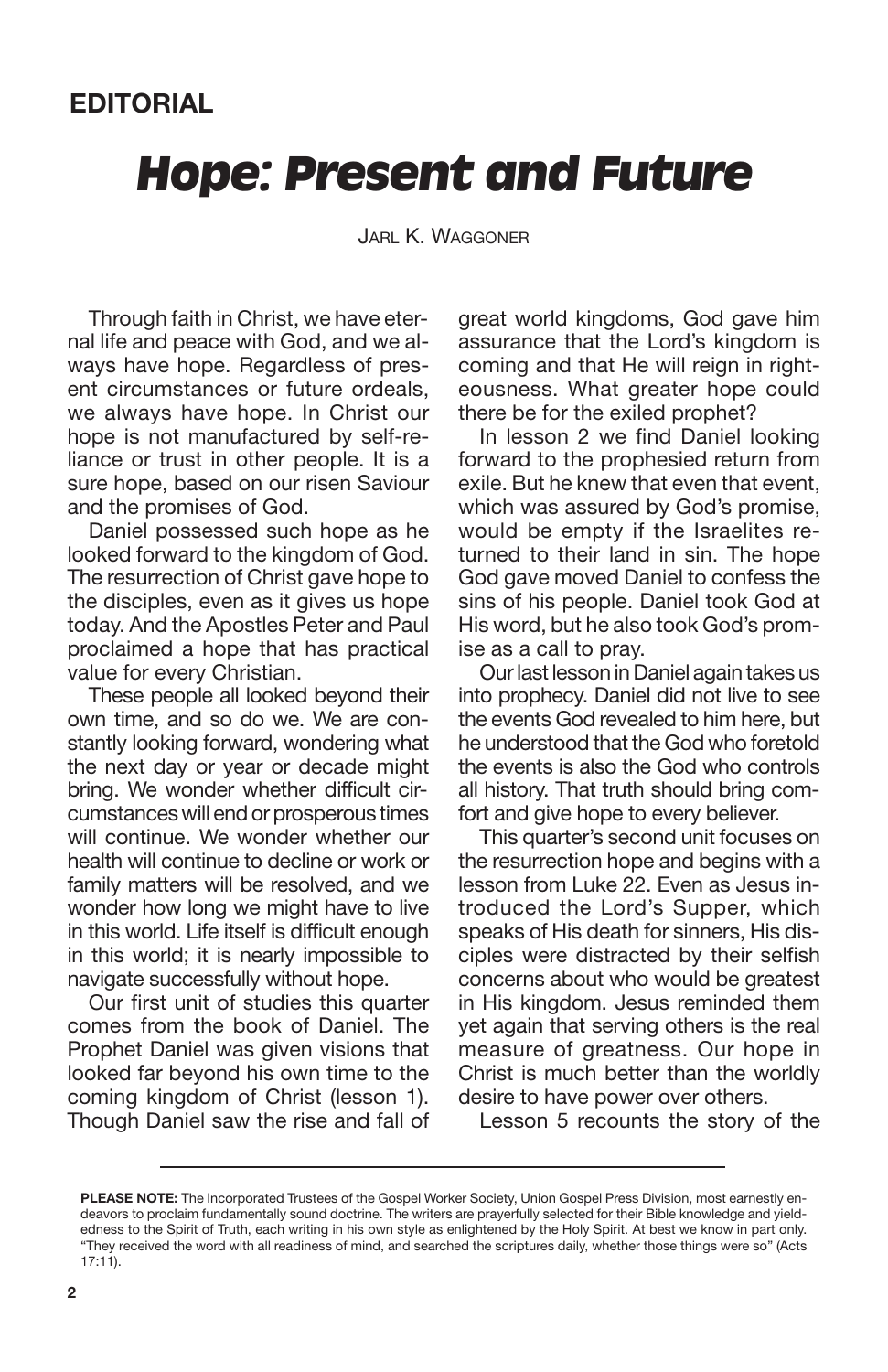

two disciples on the road to Emmaus. Their hope had been shattered by Jesus' death. Only the appearance of their resurrected Saviour could restore their hope. Hope for us likewise resides not in ourselves but in Him and His bodily resurrection.

Jesus' postresurrection appearances to His disciples and instruction of them revealed how all God's promises had been kept (lesson 6). Even though Jesus left them and ascended into heaven, they were assured that God's promises for the future were certain. This is the kind of hope every Christian should have.

Lesson 7 recounts the coming of the Holy Spirit to indwell and empower Jesus' followers after His ascension. As Jesus had told them, they would not be left alone in the world. Because of the Spirit's presence in us, we have the sure hope that we can endure and do things that would otherwise be impossible. The disciples are a prime example of that.

The next two lessons come from Paul's letters to the Thessalonians. He reassured them that both they and those believers who had already died had the promise of being united with Jesus at His return. We may face many troubles in this life, but that does not mean the Lord has abandoned us. His plan is fixed and will be carried out, and in that there is comfort and the hope we

need to take us through any situation.

The third unit of the quarter takes us to Peter's two epistles. These four lessons describe not only the hope we have in Christ but also the impact this hope has on our daily lives.

Lesson 10 reminds us that even when facing trials such as persecution, there is reason to rejoice. This is because God has given us a living hope that will never disappoint us or lead us astray. We have an eternal inheritance that gives us a proper perspective on the trials we face.

In lesson 11 we find Peter's second letter presenting a clear call for us to live godly lives. We are assured that through Christ we have been empowered to overcome the wickedness of the world. Yet this hope we have in Christ is not just for our comfort; it is also meant to motivate us to grow in our faith, continually adding to our faith the virtues that will make us godly people who truly reflect the life of Christ.

Lesson 12 returns to I Peter to emphasize again the importance of serving one another. This commitment to fellow Christians will be fostered as we look forward to the hope of Christ's coming.

The final lesson, from II Peter 3, warns all who treasure the hope of Christ's return that many will scoff at that promise because they treasure their own lusts. Our hope is certain because God has promised it, but we must maintain a proper perspective. Only God knows the time when all will be fulfilled, and He is not bound by our concept of time or our longings. We can rejoice, though, that His plan is on schedule and that any seeming "delays" are simply demonstrations of His patience toward the unsaved.

Our hope in the present is based on the resurrected Christ, who died in our place and for our sins. Our future hope is based on the promised return of that same Saviour. Let that hope comfort us, encourage us, and inspire us to greater commitment to Christ and to living holy lives.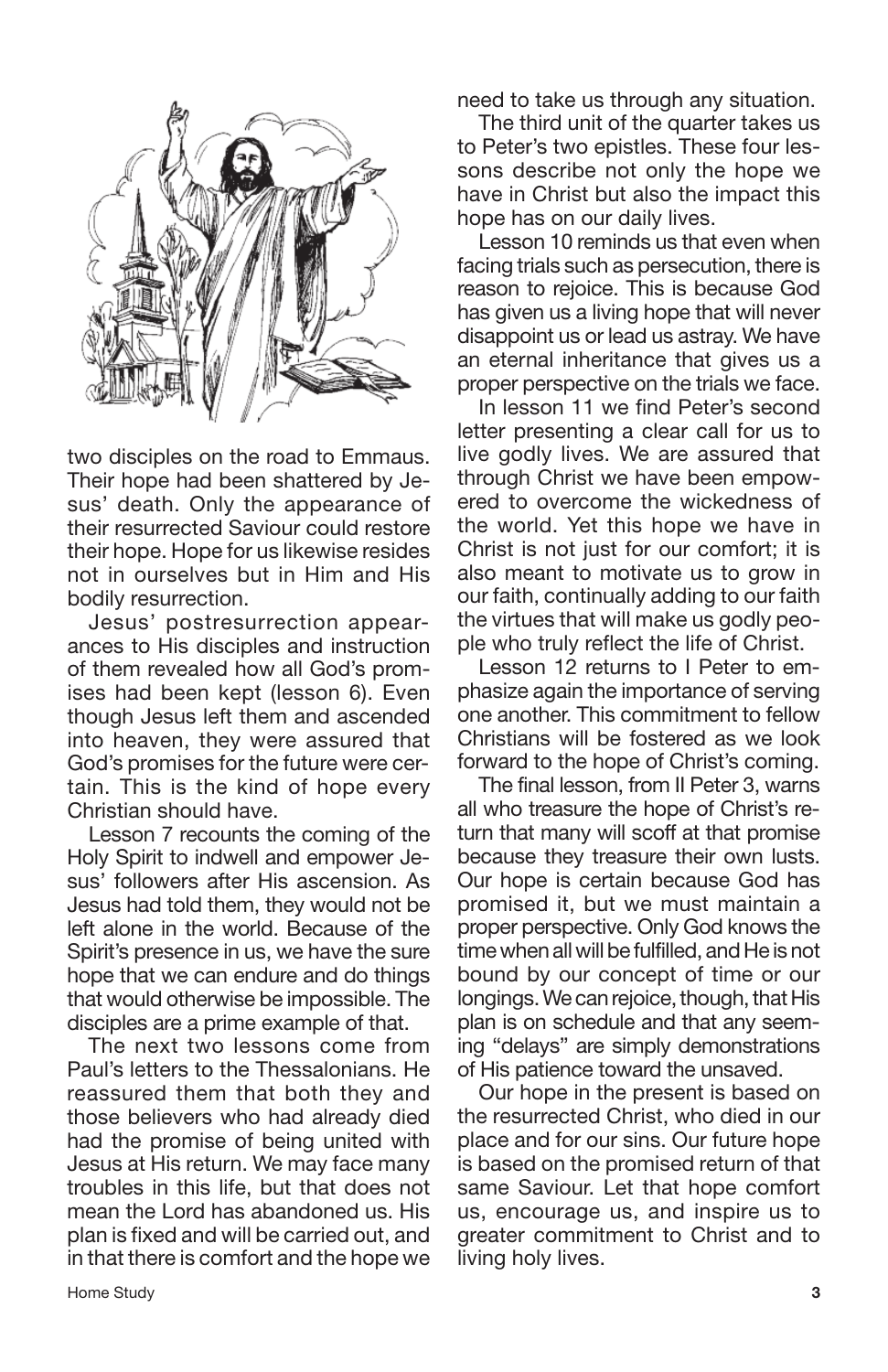## A Glorious Reign Ahead

## Lesson: Daniel 7:9-14

Read: Daniel 7:1-28

TIME: probably 553 B.C. THE STATE STATE: Babylon

**GOLDEN TEXT—"His dominion is an everlasting dominion, which shall not pass away, and his kingdom that which shall not be destroyed" (Daniel 7:14).**

# *Lesson Exposition*

Babylon's king Nebuchadnezzar invaded Judah in 605 B.C. While he would return later to destroy Jerusalem and take most of the people captive, at this time he simply forced Judah's king to swear allegiance to him. Nebuchadnezzar also took a number of captives with him when he returned to Babylon. Among them was Daniel (Dan. 1:1-6).

Though far from home, Daniel remained faithful to the Lord, and as a result he prospered as a trusted adviser to Nebuchadnezzar and succeeding kings. Not only was Daniel honored by the kings, but he was also honored by God, who gave Daniel great wisdom and prophecies of the future.

The prophetic vision of Daniel 7 came to Daniel in the first year of Belshazzar's reign (vs. 1). This was 553 B.C., almost fifty years after Daniel's arrival in Babylon. Though now in his sixties or seventies, Daniel was still faithful and still serving and still being used by God.

### **THE COMING JUDGMENT— Dan. 7:9-12**

**A description of the Judge (Dan. 7:9-10).** Daniel's vision of the "Ancient of days" cannot be fully under-

Home Study **5**

stood apart from the context in which it appears. While sleeping, Daniel received visions from the Lord, which he carefully recorded when he awoke. In the visions, he saw four great beasts arise from the sea. The fourth beast had ten horns, and one of those horns, a little one, plucked up three of the other horns "by the roots" (vs. 8). This little horn is also described as "speaking great things."

This description of the beasts is immediately followed by the description of the heavenly Judge, the Ancient of Days. Daniel himself was confused by the visions until an angel explained to him that the four beasts represented four kings and thus four successive kingdoms (Dan. 7:17). These four great world kingdoms were Babylon, in Daniel's time; Medo-Persia, which would soon displace Babylon; Greece; and then Rome (cf. 8:20-21). The ten horns were ten kings. The little horn, or king, would subdue three of them.

This little horn, described in Daniel 7:24-25, is the antichrist of the end times. He will "speak great words," "wear out the saints," attempt to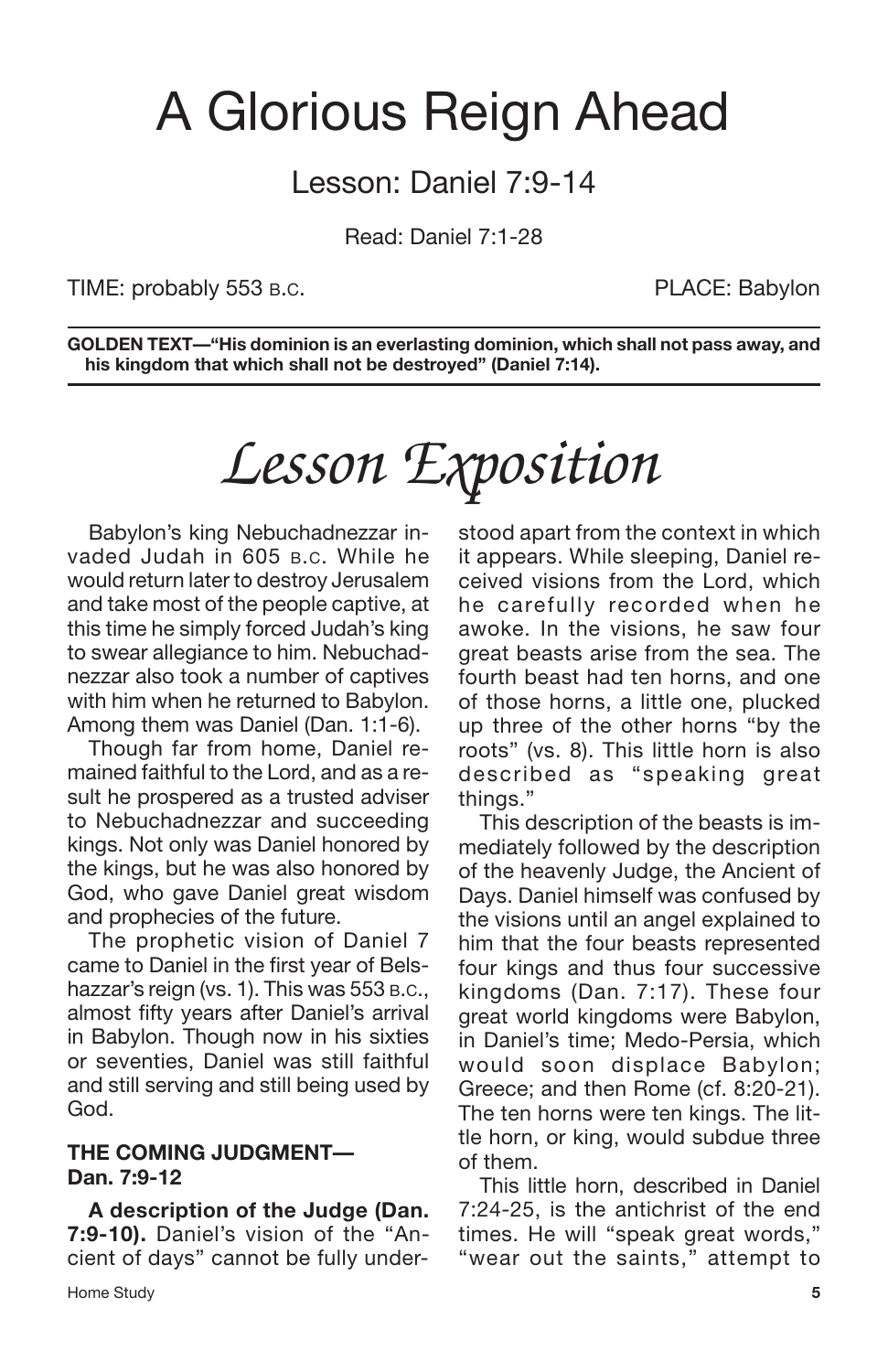"change times and laws," and exercise dominion for three-and-a-half years. His reign will end when the Ancient of Days judges him. This is what is pictured in verses 9-12.

That the thrones were "cast down" (Dan. 7:9) can be understood as meaning that they were previously "set up" and thus a reference to heavenly thrones. The focus, however, is on one throne, the one occupied by the "Ancient of days." In view of verse 13, this One is clearly God the Father. The white garment and hair speak of His purity, and the fiery appearance probably suggests judgment.

The scene in Daniel 7:10 adds to the awesome description of God's glory. Thousands upon thousands minister to Him, and multitudes more stand before Him. These are angels and saints who will serve Him throughout eternity. What is depicted here, however, is a scene of judgment. "The judgment was set" suggests that the Judge Himself is seated and ready to pass judgment. The books that are opened, like the books in Revelation 20:12, probably record the sins of the ones about to be judged.

**A description of the judgment (Dan. 7:11-12).** In his vision, Daniel not only heard the boastful words of the little horn (vs. 8) but also saw his judgment. The judgment of the antichrist places this vision in the context of the end times and Christ's return (cf. vss. 26-27). Since the fourth empire, Rome, is depicted as continuing until the establishment of Christ's eternal kingdom, "it must be regarded as continuing in some sense today, and as operating in a very lively way at the very consummation of the present age" (Culver, *The Histories and Prophecies of Daniel,* BMH).

This judgment results in the destruction of the fourth beast, meaning that both the antichrist and his kingdom are destroyed. The antichrist himself, the one known simply as the "beast" in Revelation, is consigned to the burning flame of the lake of fire (Rev. 19:19-20).

Interestingly, Daniel was careful to point out that the other beasts—the three kingdoms that preceded the final Roman kingdom—would lose their dominion but still survive for a time (Dan. 7:12). John Whitcomb pointed out that Babylon, Medo-Persia, and Greece were "not totally destroyed when they lost their dominion but were largely merged into succeeding empires, so that elements of each still exist in the final phase of the Roman kingdom. Totally different, however, will be the fate of the fourth kingdom at the second coming. Nothing of it will be left to contaminate Christ's millennial kingdom" (*Daniel,* Moody).

### **THE COMING KING—Dan. 7:13-14**

At this point in Daniel's visions, a second Person appears. He is described as "one like the Son of man" (Dan. 7:13). While "Son of man" can refer simply to a human being, it became Jesus' favorite title for Himself. In fact, Jesus specifically applied this verse to His second coming (cf. Mark 13:26; 14:62). The Son of Man is the divine Son of God, and He will return in "the clouds of heaven" (Dan. 7:13; cf. Acts 1:9-11; I Thess. 4:17; Rev. 1:7).

"The expression 'like a son of man' . . . identifies the appearance of this final Ruler of the world not only as a man, . . . but also as the heavenly Sovereign incarnate" (Gaebelein, ed., *The Expositor's Bible Commentary,* Zondervan).

While on earth, Son of man was Jesus' favorite title for Himself. "Since Jesus had this particular passage in mind, he spoke of himself as *the* Son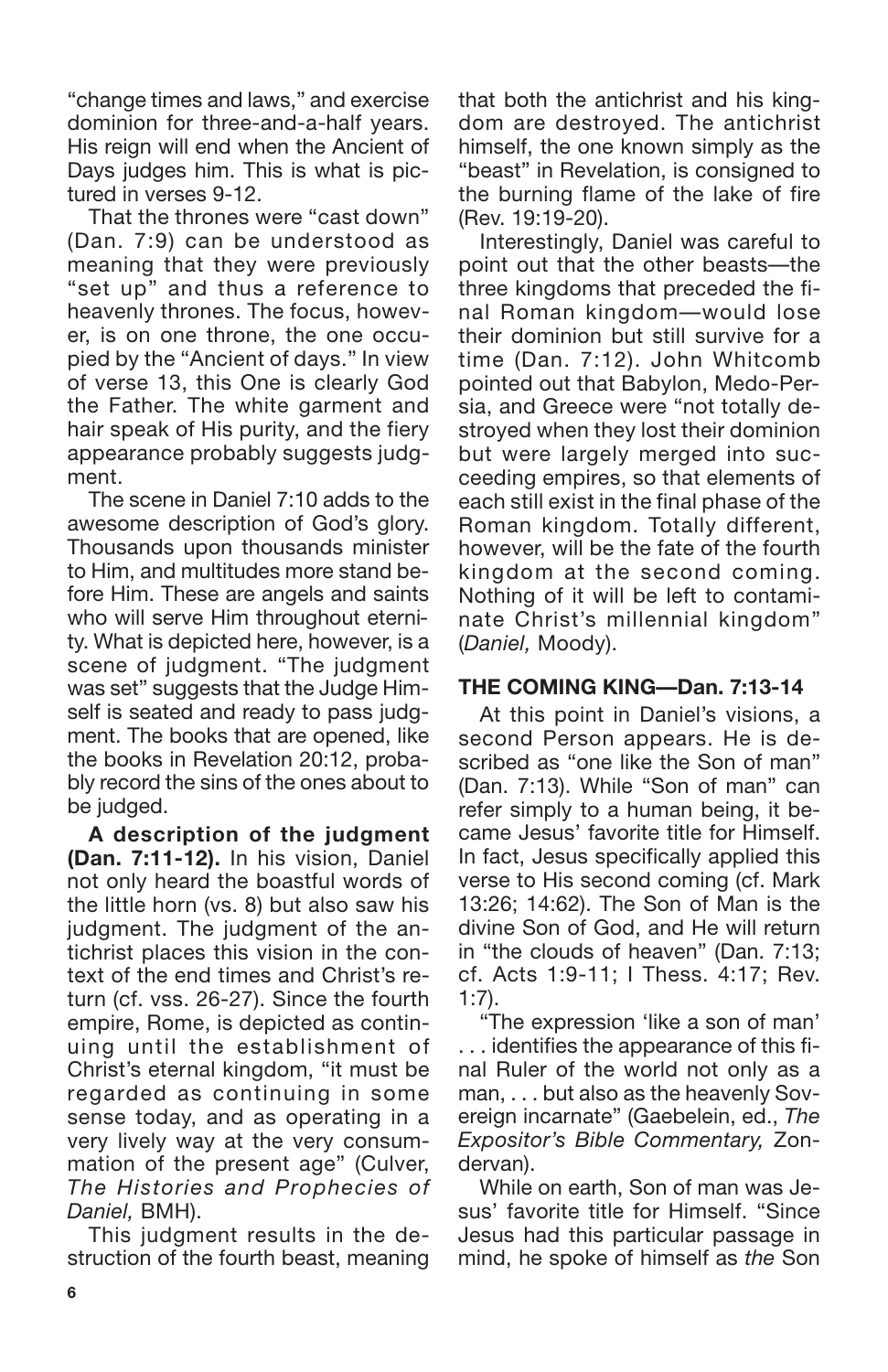of Man. . . . Moreover, v. 13 is the only place in the OT where [Son of man] is used of a divine personage rather than a human being" (Gaebelein).

In Daniel, the Son of Man, Jesus the Messiah, is said to come near to the Ancient of Days. Then God the Father gives to Him "dominion, and glory, and a kingdom" (7:14). The Father bestows on the Son the eternal kingdom. This occurs at Christ's second coming. Following that time known as the tribulation, when the antichrist and his kingdom have dominion on the earth, Christ will return to earth and put an end to him and his rule. Then the Son will receive His righteous kingdom from the Father. This kingdom will be inaugurated with His thousand-year reign on earth.

Christ's kingdom will reflect the glory that is fitting for One who is both Creator and Redeemer. People of all nations and languages will serve Him. Furthermore, unlike the boastful kingdoms of the world, which are destined for destruction, Christ's kingdom will be everlasting. His millennial reign on earth (Rev. 20:1-5) will continue into eternity. His kingdom will endure forever, and His dominion will be without end.

Daniel's prophecy is not easy to grasp in all its details; in fact, the prophet himself needed divine help to understand it. But in the end, this prophetic preview, which reaches into eternity future, was a source of great comfort to Daniel.

Daniel had not seen his homeland for half a century, and his people were still in captivity because of their rebellion against God. Yet the vision he saw and recorded assured him that God was still in control. He was still at work in the world; He still had a plan for His people. And in the end, God will receive the glory He is due, for people of all nations, including

Daniel's own beloved people, will serve the Lord in His eternal kingdom.

When things become difficult and seemingly unbearable, we are tempted to lose hope. This is because our vision is so limited. We cannot see the end with our eyes. But in God's Word, we do see the end. And we who know the One who has planned the end can rest in Him. He is still at work, He is still in control, and He still has a plan for each of us. And one day we will join that throng around the throne, saying, "Worthy is the Lamb that was slain to receive power, and riches, and wisdom, and strength, and honour, and glory, and blessing" (Rev. 5:12).

*—Jarl K. Waggoner.*

## PRACTICAL POINTS

- 1. While our descriptions of God are necessarily inadequate, we must always acknowledge His holiness (Dan. 7:9).
- 2. Our view of God is deficient if we see only His love and ignore His holy justice (vs. 10).
- 3. Apart from repentance, rebellion against God assures eternal judgment (vs. 11).
- 4. God's justice is inescapable, but the timing of it is in His hands (vs. 12).
- 5. Christ's coming is a source of comfort for all who know Him, for it means justice will be served (vs. 13).
- 6. The focus of our lives must not be on the temporary delights this world offers but on the eternal kingdom of which we as Christians are already a part (vs. 14).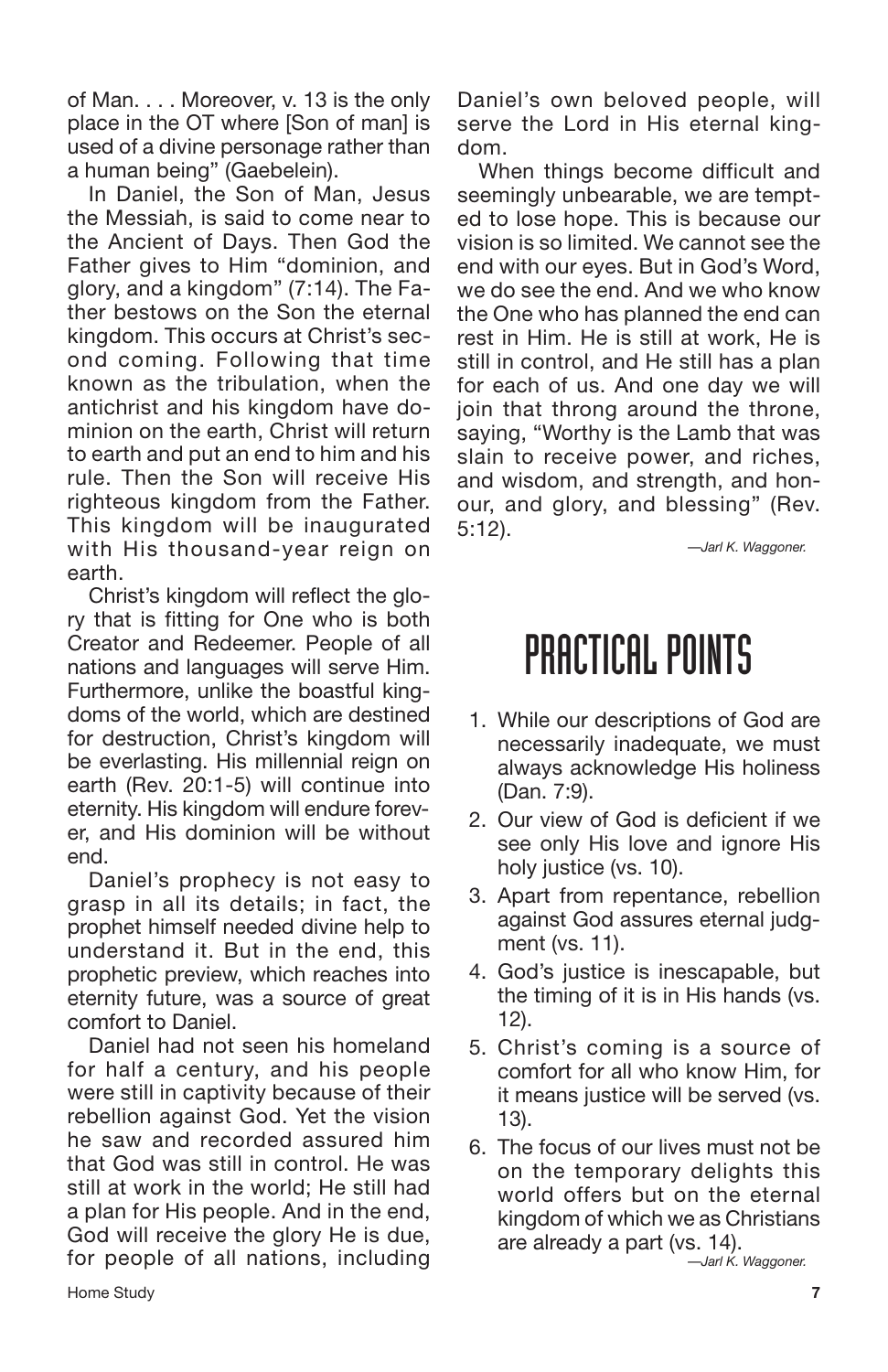## Daniel's Prayer of Confession

Lesson: Daniel 9:4-14

Read: Daniel 9:3-19

TIME: 539 B.C. **PLACE: Babylon** 

**GOLDEN TEXT—"To the Lord our God belong mercies and forgivenesses, though we have rebelled against him" (Daniel 9:9).**

# *Lesson Exposition*

Daniel's prayer of confession in Daniel 9 was the result of his study of Scripture. Daniel had been studying Jeremiah's prophecy and realized that the seventy years of captivity God had foretold through that prophet were nearing an end.

The Lord had declared that Judah would "serve the king of Babylon seventy years" (Jer. 25:11). At the end of those seventy years, the Lord would punish Babylon for their sin and bring His people back to their land (Jer. 25:12; cf. II Chron. 36:20- 21).

With the fall of Babylon to the Medes and Persians in 539 B.C. and the accession to the throne by Darius the Mede, apparently a governor under the conqueror Cyrus the Persian, Daniel knew from Jeremiah's prophecy that the end of the Captivity was very near (Dan. 9:1-2). Since the Captivity began in 605 B.C., Daniel realized that within three years it would be over. And, in fact, Cyrus soon made a decree ending Judah's captivity and allowing them to return to their homeland (II Chron. 36:22-23; Ezra 1:1-4).

Though Daniel did not know the exact day the Captivity would end, he knew that it would be soon and that God's promise could be trusted. Why, then, did he offer his prayer of confession? Would God not have brought the Captivity to an end anyway? Daniel understood that in His sovereignty, God not only declares the ends; He also declares the means to those ends. The Captivity would indeed end after seventy years, but it would end as a result of the prayers of His people (cf. II Chron. 6:36-39).

It was important to Daniel to properly confess the sins that had led to God's judgment. The continued existence and prosperity of the Jewish people in the land would depend on their faithfulness to God and His Word. So Daniel determined to turn to the Lord on behalf of his people in "prayer and supplications, with fasting, and sackcloth, and ashes" (Dan. 9:3).

### **ADDRESSING THE GOD OF ISRAEL—Dan. 9:4**

It is interesting that Daniel stated that he prayed to the "Lord my God, and made my confession" (Dan. 9:4). Daniel was probably in his eighties now, and he could look back on a life-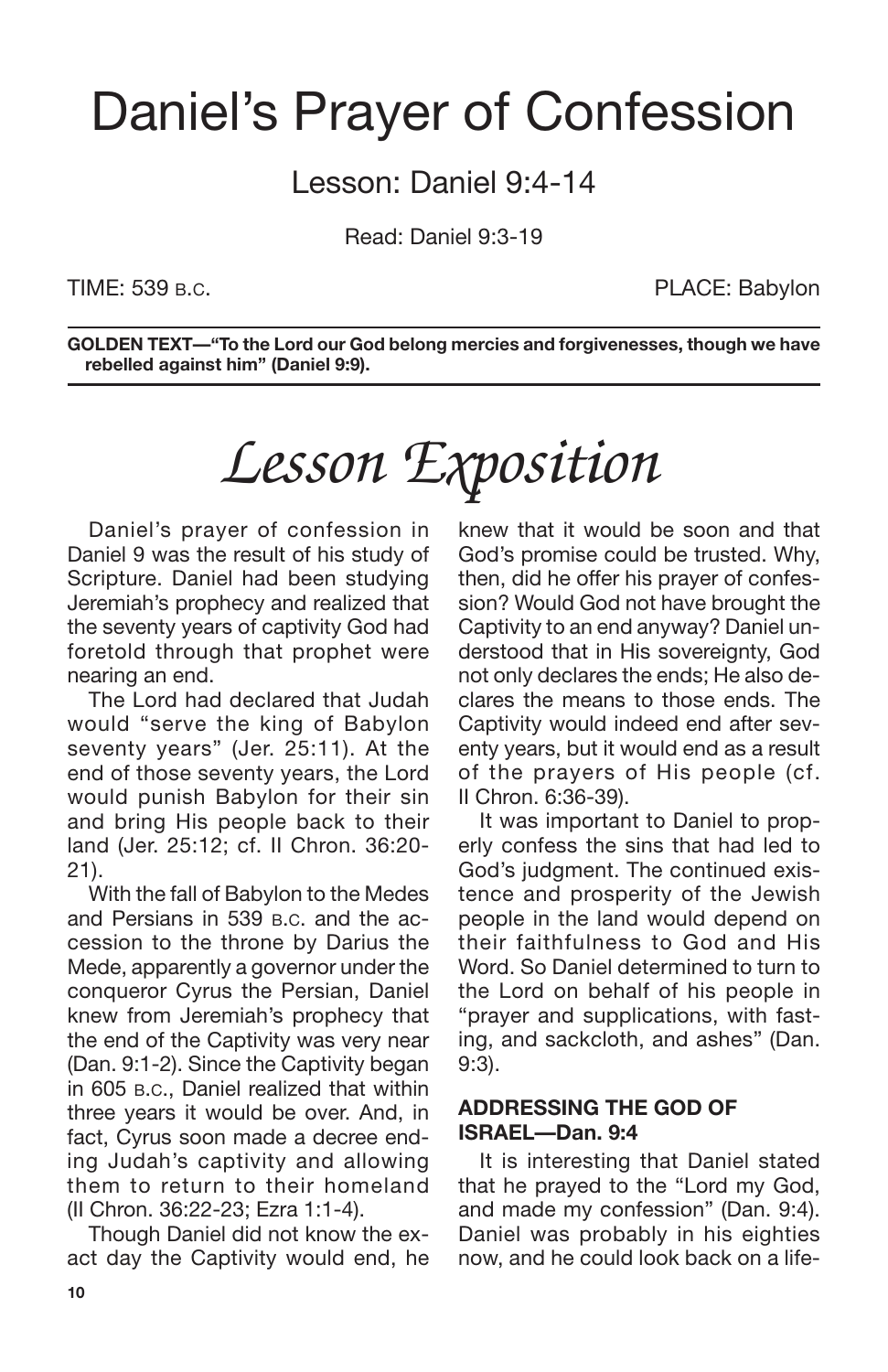time of faithfulness to his God. God had given him favor before Nebuchadnezzar and delivered him from the mouths of hungry lions. Daniel is one of the very few persons in Scripture about whom nothing negative is recorded. Yet when Daniel confessed the sins of his people, he included himself.

Truly godly individuals are the most sensitive to sin in their own lives. Those who seek to live holy lives are very conscious of their own sin and do not discount it. Daniel confessed the sins of his people, but he did not exclude himself. He knew he too was guilty of sin, and he was willing to confess it along with the sins of the nation. It is often said that revival begins with confession from the leadership.

Almost every prayer recorded in the Bible begins with praise for who God is. Daniel's prayer is no different. He addressed the Lord as "great and dreadful" (Dan. 9:4). This was an acknowledgement that God's awesome and holy nature is infinitely beyond man. In His presence, we become painfully aware of our sin (cf. Isa. 6:1- 5) and must confess it.

This awesome God is the One who keeps His covenant with man and is merciful and compassionate and forgiving toward those who repent and obey Him (cf. Exod. 20:5-6). Genuine confession comes only when God is acknowledged for who He is: the holy yet merciful God.

### **CONFESSING THE NATION'S REBELLION—Dan. 9:5-11**

**Confession of rebellion (Dan. 9:5- 6).** In making confession for the nation, Daniel again included himself, saying, "We have sinned, . . . committed iniquity, . . . done wickedly, and have rebelled." "Sinned" here refers to missing the mark; "iniquity" views sin as something that is twisted or distorted. To do wickedly and rebel is to deliberately go against God and His standards. "Their sins consisted essentially in 'departing' from God's precepts and judgments" (Culver, *The Histories and Prophecies of Daniel,* BMH) as summarized in the Ten Commandments.

In addition, the entire nation had rejected the warnings and calls to repentance issued by God's prophets. From the kings to the lowliest of the people, all were guilty of rebellion against the God of Israel.

**Admission of humiliation (Dan. 9:7-11).** Judah's rebellion had reaped devastating consequences. Jerusalem was besieged and destroyed. The temple was ransacked and leveled. And the people were displaced from their homeland and taken captive into foreign lands. This was God's righteous judgment, as Daniel acknowledged; for the people the result was "confusion," a word that refers to open shame.

The people of Judah dwelled in shame in all those countries to which they were dispersed. The people who had once enjoyed God's blessing now did not even have a land of their own. They were at the mercy of pagans, who mocked them. They were subject to the shame they had brought upon themselves—kings, princes, and fathers of the nation alike.

The people's rebellion did not change who God was, though. He was still a God of mercy and forgiveness; so Daniel could still appeal to Him (Dan. 9:9), confessing the nation's sins and seeking God's forgiveness and restoration. So, once again, Daniel confessed the sins of his people. They had not obeyed God's voice and God's law, which had been set forth so clearly and repeatedly by His prophets (vs. 10). For centuries they had broken God's commands, and they had suffered the curse God had promised (vs. 11).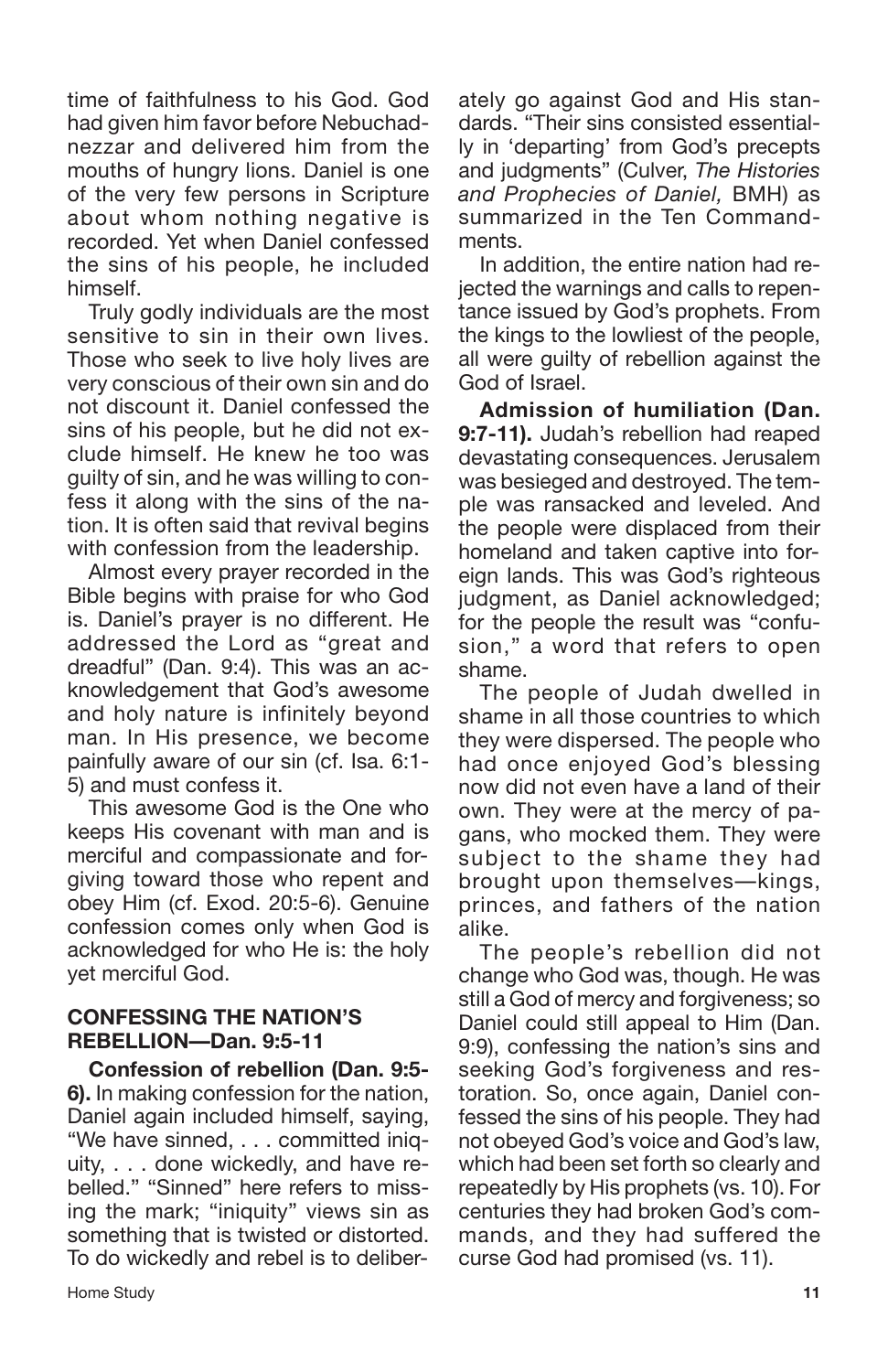### **ACKNOWLEDGING THE LORD'S RIGHTEOUS RESPONSE— Dan. 9:12-14**

**In keeping His word (Dan. 9:12- 13).** The Babylonian Captivity was the fulfillment of God's words. God had specifically warned that continued disobedience to His commands would result in conquest and captivity (cf. Lev. 26:27-35; Deut. 4:25-27; Isa. 1:19-20).

The people of Judah, along with their "judges" (Dan. 9:12), or rulers, had suffered in captivity for almost seventy years as a result of their rebellion. Indeed, Daniel characterized God's judgment of Jerusalem as being like nothing ever seen before. The "siege by the Babylonians brought starvation, cannibalism, and total destruction. No other ancient city, so far as we know, experienced such a catastrophe as God heaped upon His beloved wife, Jerusalem (Ezek. 24:16-27)" (Whitcomb, *Daniel,* Moody).

In spite of the judgment they had brought upon themselves, the Jewish people did not turn to God in repentance. They continued in their sin and ignored God's truth. Repentance was still necessary.

**In upholding His righteousness (Dan. 9:14).** Daniel confessed that the Lord was entirely justified in His actions. In fact, His righteousness required His judgment upon Judah. As Gleason Archer wrote in his commentary on Daniel (Gaebelein, ed., *The Expositor's Bible Commentary,* Zondervan), "If a nation like Judah, instructed so perfectly in the truth of God, could fall into idolatry and immorality and defy the Lord to punish them as he had promised to do," if the Lord had not punished them, how could obedience be expected of anyone else?

Daniel's confession was genuine.

He acknowledged his people's sin and admitted their punishment was deserved. The answer to the prophet's confession came with the decree of Cyrus that released the captives. Interestingly, God also answered by sending additional revelation regarding Israel's future, especially with regard to the Messiah's coming and the ultimate fate of Israel and the world in the end times (Dan. 9:24-27). The One who was true to His word in punishing Judah could certainly be trusted to fulfill His promises for the future, and those promises meant the restoration of Israel.

*—Jarl K. Waggoner.*

## PRACTICAL POINTS

- 1. We will never be prone to confess our sins unless we have an understanding of God's true character (Dan. 9:4).
- 2. True confession not only admits sin; it also agrees with God that it is despicable (vss. 5-6).
- 3. Sin inevitably results in shame before both God and man (vss. 7- 8).
- 4. We can rejoice continually that God never changes; His mercy and forgiveness are always available, in spite of our repeated sins (vss. 9-10).
- 5. God has ordained that there will always be consequences for sin, and He is true to His word (vss. 11- 12).
- 6. Thank God that He chastises us for our sin, for such chastisement is designed to drive us to repentance (vss. 13-14).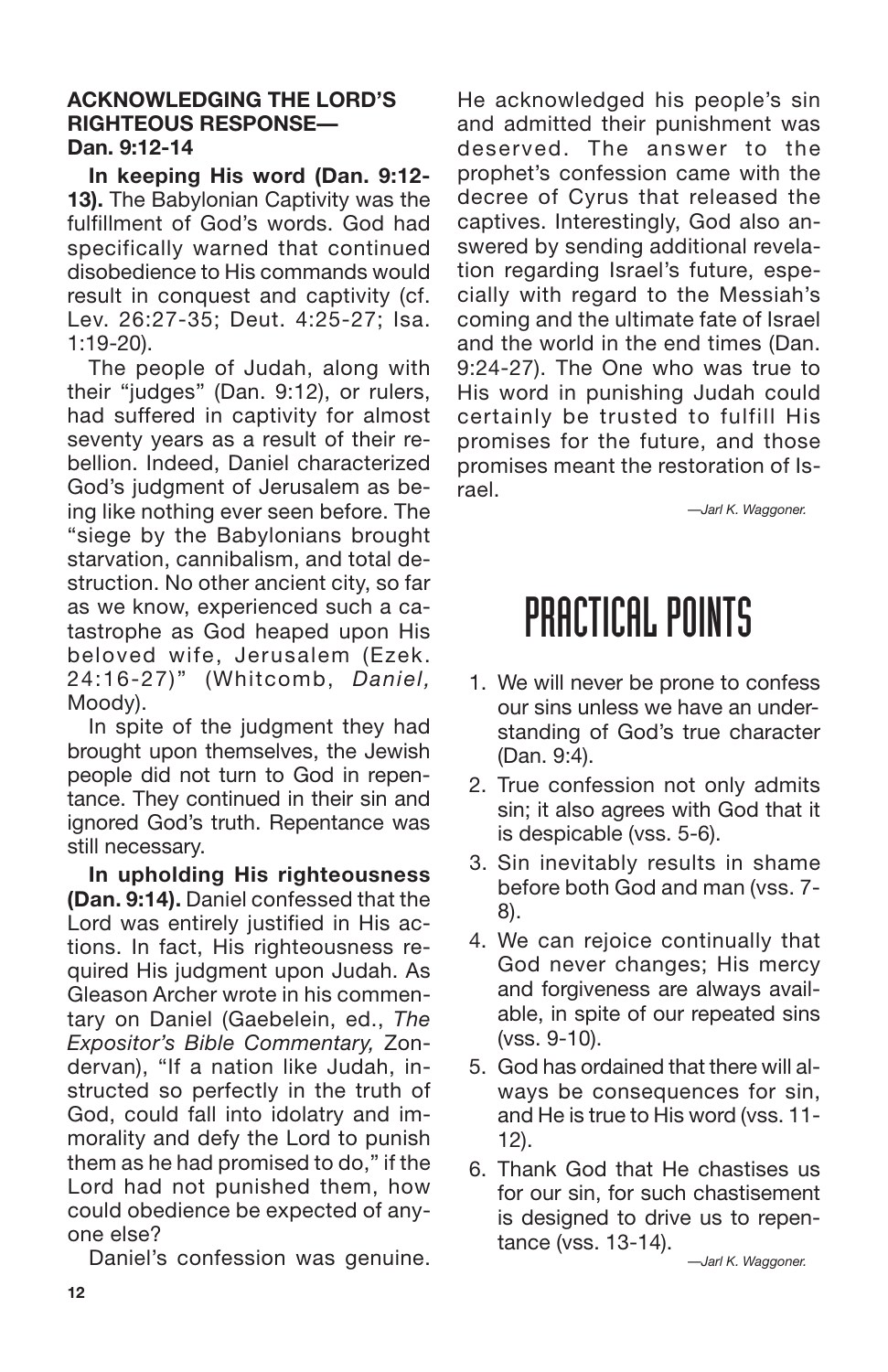## Daniel's Vision Explained

## Lesson: Daniel 8:19-26

Read: Daniel 8:1-27

TIME: about 551 B.C. **PLACE: Babylon** 

**GOLDEN TEXT—"The vision of the evening and the morning which was told is true: wherefore shut thou up the vision; for it shall be for many days" (Daniel 8:26).**

# *Lesson Exposition*

The book of Daniel records events that took place in Babylon during Judah's Captivity. However, Daniel's prophecies of the future reach far beyond his own time. In fact, they outline the entire course of history clear up to the very end of time.

The prophetic visions recorded in Daniel 2, 7, 8, and 11 all look ahead to troubling times as successive empires take their turns wielding power on the world stage. All are doomed to ultimate destruction, however, for in the end the everlasting kingdom of the Lord will be established.

The four world kingdoms presented in the visions in Daniel 2 and 7 are Babylon, Medo-Persia, Greece, and Rome. Daniel had a firsthand view of the Babylonian Empire, and he lived to see the beginning of the Medo-Persian Empire. The Greek Empire, still in the distant future for Daniel, is the focus of the vision given to him in chapter 8.

### **DIVINE INTERPRETATION— Dan. 8:19-25**

**The coming kingdoms (Dan. 8:19- 22).** In 551 B.C., during the reign of Belshazzar, the last king of the Babylonian Empire, God gave Daniel a prophetic vision (vss. 1-12). In the vision, Daniel saw a two-horned ram with great power pushing north, south, and west. Then a male goat with one large horn appeared. This goat destroyed the ram. But then its horn was broken, and in its place four other horns arose.

From among the four horns of the goat, a smaller horn arose. This horn became great. It exalted itself, removed the daily sacrifice, and trampled on the truth.

Daniel was perplexed by the vision, and God instructed the Angel Gabriel to explain the vision to the prophet (Dan. 8:15-18). Gabriel began by stating that the vision related to "the last end of the indignation" and "the end" (vs. 19). This is a hint that while the prophecy relates to historical figures connected with the third world empire, it also looks ahead to the end times.

The angel went on to explain that the one ram with two horns represented the allied kings of Media and Persia. This empire in fact pushed its frontiers north, south, and west. The male goat represented the kingdom of Greece, which displaced the Medo-Persian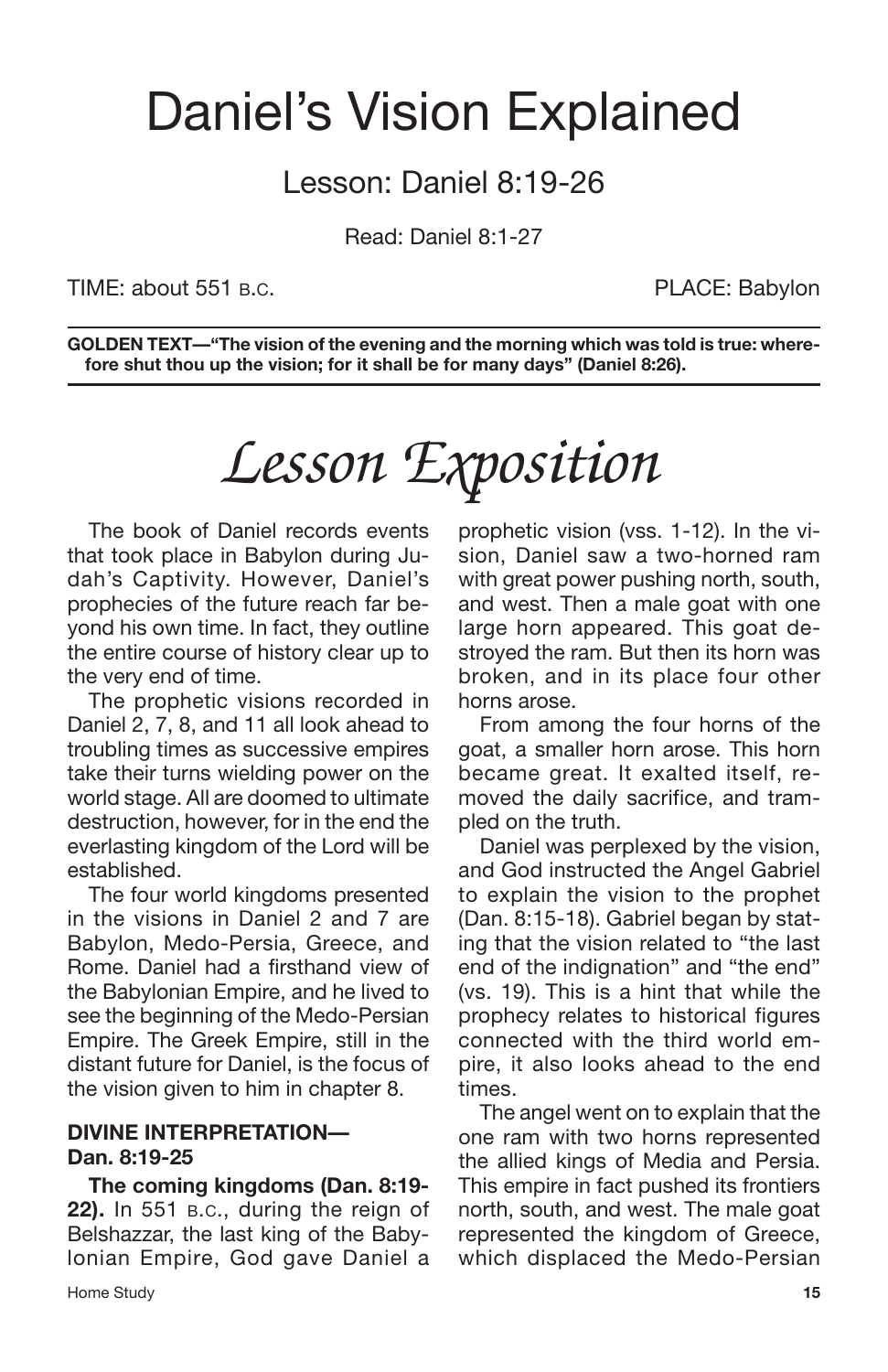Empire in the fourth century B.C. The great horn of the goat was the first king of that empire, namely, Alexander the Great.

Upon the death of Alexander in 323 B.C., his kingdom was divided among four of his generals, none of whom was as powerful as Alexander. This is portrayed by the goat's four horns. These four Greek generals . . . "took over Macedon-Greece, Thrace-Asia Minor, Egypt-Palestine and Syria-Persia" (Gaebelein, ed., T*he Expositor's Bible Commentary,* Zondervan).

At the time of Daniel's vision, the Medo-Persian Empire was still on the rise. It would be another dozen years before Babylon fell to the armies of the Medes and Persians. The Greek Empire of Alexander was still another two centuries in the future. This remarkably detailed and accurate prophecy is another reminder to us of who God is. We do not know the future beyond what He has revealed to us. But we know the One who has already ordained the future. Nothing is beyond His reach; nothing is outside of His plans.

**The coming king (Dan. 8:23-25).** Finally, the little horn that arises among the other four horns of the goat is described as "a king of fierce countenance." This king comes on the scene in the "latter time of their kingdom." In 175 B.C., Antiochus IV Epiphanes became king of Syria, an area that included ancient Israel.

Antiochus was determined to unify his kingdom, and he attempted to do this by eliminating religious differences. This required the destruction of Judaism. Jewish historical sources describe the brutal steps he took to do this. He outlawed Sabbath observance and even entered the temple and sacrificed a pig on the altar.

Antiochus Epiphanes is undoubtedly the little horn pictured in Daniel's vision. In Daniel 8:23-25, that vision describes him as very intelligent ("understanding dark sentences"); wielding great power derived from another; destroying, prospering, and doing his own will; persecuting the people of God; exalting himself; bringing destruction upon those who are at "peace"; and opposing the "Prince of princes." Ultimately, he was "broken without hand," dying not at the hands of enemies but from sickness.

"Two noteworthy traits will characterize Antiochus's rule: (1) his treachery and intrigue (v. 25), in order to catch his victims unawares and unprepared . . . ; (2) his overweening pride, which led him to claim divine honors (v. 25). In fulfillment of this, the coins of Antiochus actually bore the title *theos epiphanes* ('God manifest')" (Gaebelein).

Antiochus ruled during the period between the Old and New Testaments. Many of the events associated with him are recorded in the Jewish book of I Maccabees. His actions ultimately resulted in a revolt that led to the cleansing of the temple (an event from which comes the Jewish holiday Hanukkah) and a measure of independence for Israel until Rome took control in 63 B.C.

Antiochus played a significant role in Israel's history, so it is not surprising that Daniel's prophecy foretold his coming. In retrospect, the Jewish people could look back at how Daniel's prophecy regarding Antiochus was fulfilled and be assured that his prophecies about Messiah also would come about.

Likewise, we can look back at Daniel's fulfilled prophecies and, as a result, look forward to those yet to be fulfilled, knowing that God's plan for the future is set and that His righteousness guarantees this plan will exalt Him alone.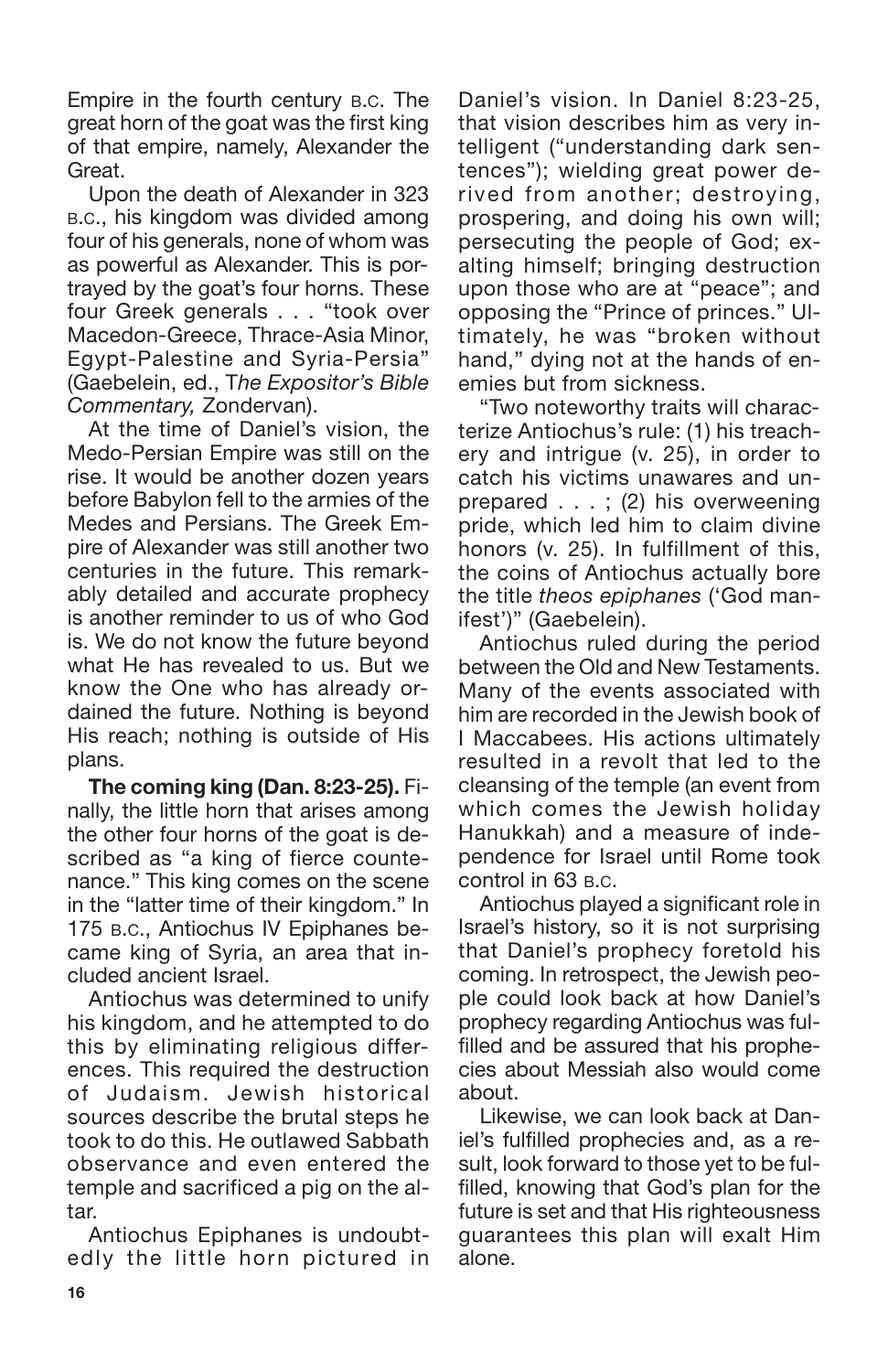There is another question that must be discussed here: Was this prophecy *entirely* fulfilled in Antiochus Epiphanes? Many scholars have noted that some of the language does not fit well with this Greek king. For example, Antiochus was not known as particularly adept at "understanding dark sentences" (Dan. 8:23), and Gabriel himself indicated that the vision pertained to the time of the end (vss. 17, 19).

There are several possibilities. The prophecy could, in spite of the "problems," relate solely to Antiochus. It is also possible to take the prophecy as still unfulfilled and future to us and thus related not to Antiochus but to the endtime antichrist, who will also exalt himself, persecute God's people, and oppose the Prince of princes. Or the prophecy could relate to both Antiochus and the antichrist, a dual fulfillment sometimes seen in prophetic Scriptures.

A final possibility is that the prophecy was historically fulfilled in Antiochus but is "intentionally typical of similar events and personages at the end of the age. . . . [It] goes beyond Antiochus to provide prophetic foreshadowing of the final Gentile ruler" (Walvoord, *Daniel: The Key to Prophetic Revelation,* Moody). In view of the seemingly obvious connection with Antiochus and the end-time references, this possibility might be the best approach.

## **DIVINE INSTRUCTION—Dan. 8:26**

The Angel Gabriel concluded with divine instruction for Daniel. He preceded that instruction with the statement that the vision of the evening and morning was true. This is a reference to the 2,300 days of oppression by Antiochus before the temple was cleansed (Dan. 8:14), and it is an affirmation of the entire prophecy.

The instruction was to shut up, or **Home Study 17** 

seal, the vision because it pertained to many days in the future. In other words, the meaning of the prophecy, though explained to an extent, would not be entirely understandable to Daniel. Only after its fulfillment would its meaning become clear.

We all have a natural curiosity about the future. But prophetic Scripture is not designed to satisfy our curiosity. It is designed to teach us about God, comfort and encourage us in our troubles, spur us on to godly living, and exalt the Sovereign Lord. Like generations before us, we may not live to see the fulfillment of all that has been foretold, but these prophecies remind us that our Lord is worthy of all our praise and worship.

*—Jarl K. Waggoner.*

# PRACTICAL POINTS

- 1. Since God has revealed much about the future, it is clear He wants us to know about it and benefit from it (Dan. 8:19).
- 2. Kings and kingdoms come and go according to God's plan for history (vss. 20-21).
- 3. Even the wickedness of evil leaders is used by the Sovereign Lord in His program (vss. 22-23).
- 4. As long as evil exists in this world, God's people can expect persecution (vs. 24).
- 5. Those who oppose God will oppose God's people and God's plan (vs. 25).
- 6. Not all of God's prophetic revelation can be understood fully right now, but we can trust Him to reveal it to us in His time (vs. 26).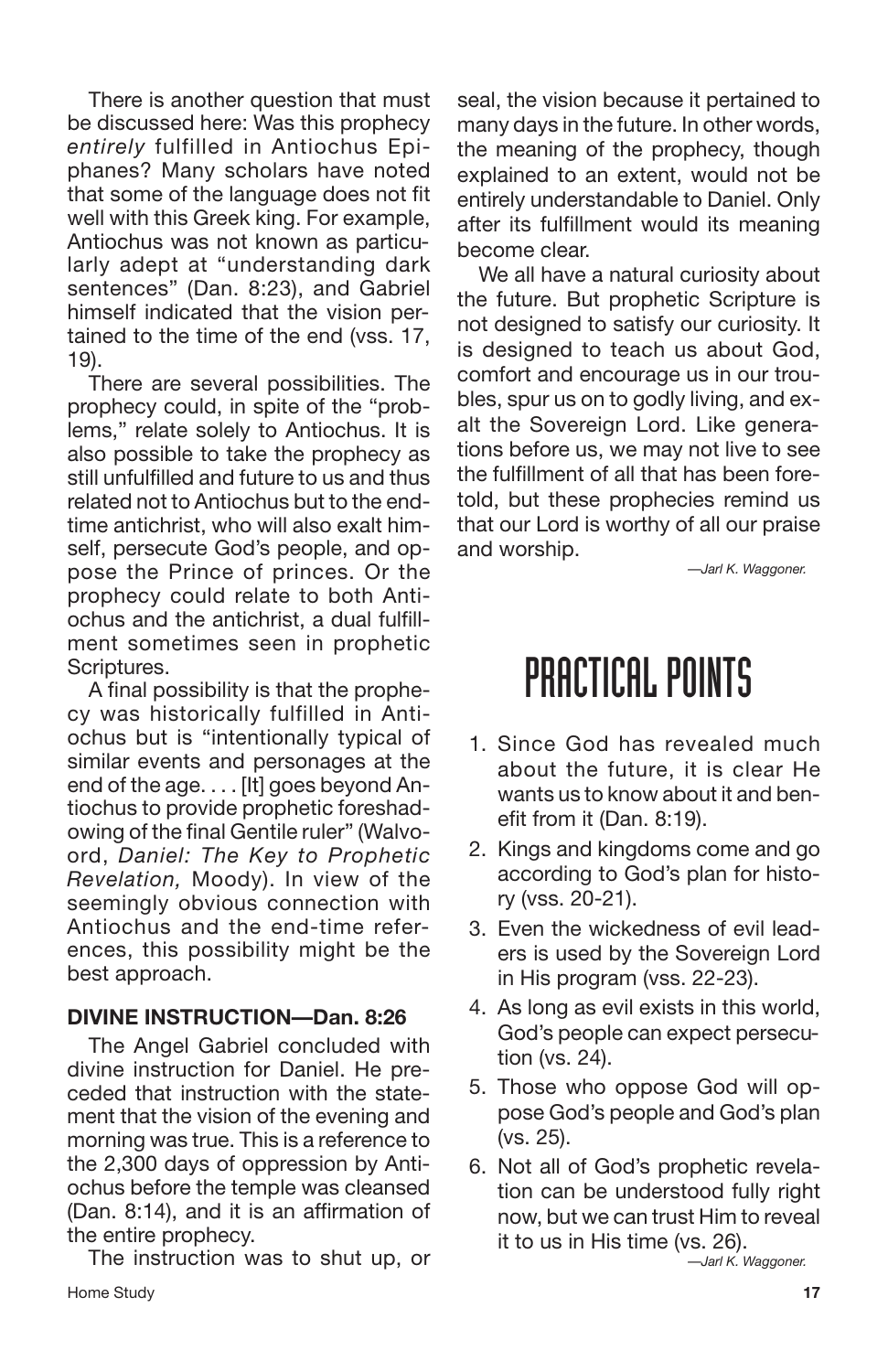## The Privilege of Serving

## Lesson: Luke 22:14-30

Read: Luke 22:14-30

TIME: A.D. 30 PLACE: Jerusalem

**GOLDEN TEXT—"He that is greatest among you, let him be as the younger; and he that is chief, as he that doth serve" (Luke 22:26).**

# *Lesson Exposition*

Even before coming to Jerusalem this final time, Jesus had spoken repeatedly of His coming arrest, suffering, death, and resurrection (cf. Matt. 16:21; 17:22-23; 20:18-19). As He now joined His disciples for the Passover, the beginning of those events was just hours away.

Somehow Jesus' disciples had failed to understand His words. They were unprepared for His coming departure. Thus, this Passover became not just a remembrance of past deliverance from Egypt but also an opportunity for Jesus to prepare His disciples for the traumatic events ahead and the glorious opportunities that awaited them.

### **INTRODUCING THE LORD'S SUPPER—Luke 22:14-20**

**The Passover (Luke 22:14-18).** Jesus had sent Peter and John into Jerusalem to prepare for the Passover He would observe with His disciples (vss. 8-13). When all was ready, they gathered at the designated place (vs. 14).

Jesus expressed His great joy at being able to eat the Passover meal with His disciples (Luke 22:15). But He also made it clear this would be the last time He would be with them for this occasion, for soon He would "suffer." He then explicitly said that He would not eat the Passover with them again until it is "fulfilled in the kingdom of God" (vs. 16). Jesus looked forward to joining them again in such a meal as this, but that would not come until the kingdom was fully established in the future.

While Jesus' desire to be with His disciples must have been obvious to them, they seemed completely oblivious to every indication that He would soon suffer and die. Like many people today, they seemed to remove all thought of death from their minds. It was too unpleasant to consider. Yet, as Jesus made clear, His death was not the end for His followers but the beginning of a glorious future.

Jesus then took the cup, gave thanks, and passed it to the disciples (Luke 22:17). This was part of the Passover observance, which looked back to Israel's Exodus from Egypt. But Jesus also looked forward. Again He stressed that such a joyous meal with His disciples would not occur again until the kingdom of God had come in all its fullness (vs. 18).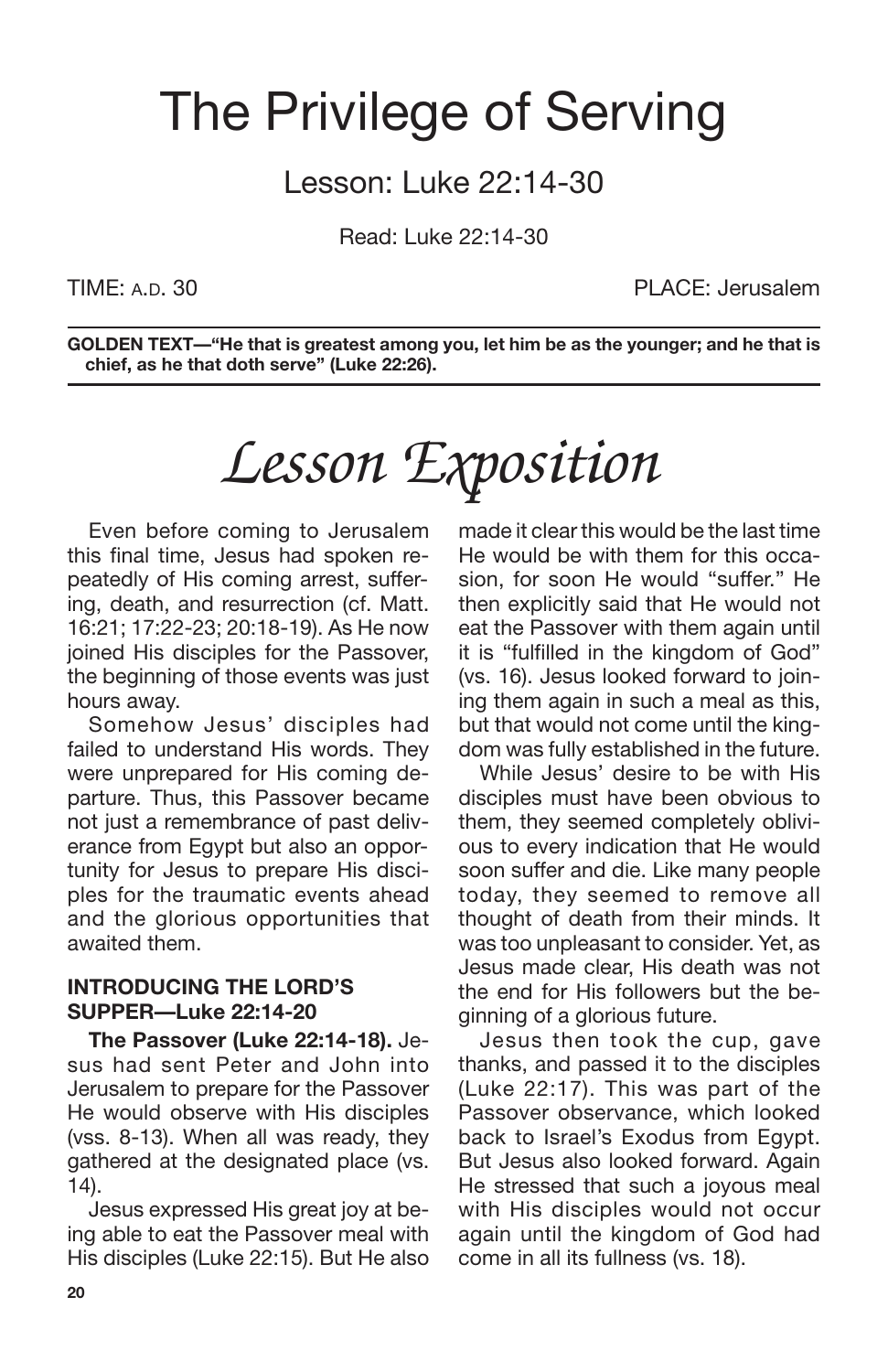**The communion (Luke 22:19-20).** At this point Jesus introduced a new element to the Passover observance. He took a loaf of bread, gave thanks, and then broke the bread and distributed it to the disciples. As He did so, He said, "This is my body which is given for you: this do in remembrance of me."

The new aspect to the meal was Jesus' equating of the unleavened bread with His own body. "The 'bread' ( v.19) was the thin, unleavened bread used in the Passover. 'Gave thanks' translates the verb *eucharisteo*, the source of the beautiful word "Eucharist," often used to signify the Lord's Supper" (Gaebelein, ed., *The Expositor's Bible Commentary,* Zondervan).

It seems clear enough that Jesus' words are not to be taken literally here. Rather, He was introducing a symbol: the bread represented His physical body, which would suffer and be given on the cross in sacrifice (Luke 22:19; cf. I Pet. 2:21-24).

Jesus instructed the disciples to do this "in remembrance" of Him (Luke 22:19). "This do" means to eat the bread and is properly understood as "continue doing this." It is a command to observe this practice continually as a reminder of the price He paid for our salvation.

The Lord then took the cup and said, "This cup is the new testament in my blood, which is shed for you" (Luke 22:20). Just as He introduced a new and continuing practice with the bread (vs. 19), so He now introduced a second element of the new observance He was commanding. The cup symbolized Jesus' blood, which sealed the new testament, or covenant.

Blood speaks of Jesus' death, which was necessary to satisfy God's justice (Rom. 3:25) and provide forgiveness (Heb. 9:22). His blood was shed for us (Luke 22:20). Thus, this symbol points to Christ's substitutionary death, which

Home Study **21**

fully satisfies the demands of a holy God, who requires just payment for sins.

But what are we to make of the reference to the new covenant? This covenant is first mentioned in Jeremiah 31:31-34 and promised Israel future restoration and salvation. Like other covenants, it was sealed by a blood sacrifice (cf. Gen. 15). Christ's blood instituted the new covenant. Yet the same blood that guarantees Israel national forgiveness also guarantees individual forgiveness of sin to every believer. Thus, all who trust in Christ participate in that new covenant promise.

Because the new covenant promise to Israel still awaits future fulfillment (cf. Rom. 11:26), the Lord's Supper, or communion, that we observe today not only looks back in remembrance to Christ's death but also looks forward to Christ's return and the fulfillment of His promises to Israel (cf. I Cor. 11:26).

While you might have limited opportunities to observe communion with other believers, it is important that you make every effort to do so as often as possible. It is commanded of believers and is a testimony to our faith in Christ.

### **WARNING OF BETRAYAL—Luke 22:21-23**

**A shocking announcement (Luke 22:21-22).** Even as the disciples struggled to grasp what Jesus was saying to them, He made a shocking announcement. He would be betrayed by one who was present with Him at the table. In fact, the form of the word translated "betrayeth" indicates that the betrayal had already begun (cf. vss. 3-6).

Jesus knew He had to die, for this was the foreordained plan of the Father (cf. Acts 2:23). But the betrayer can hardly be excused on this basis. Judas was responsible for his ac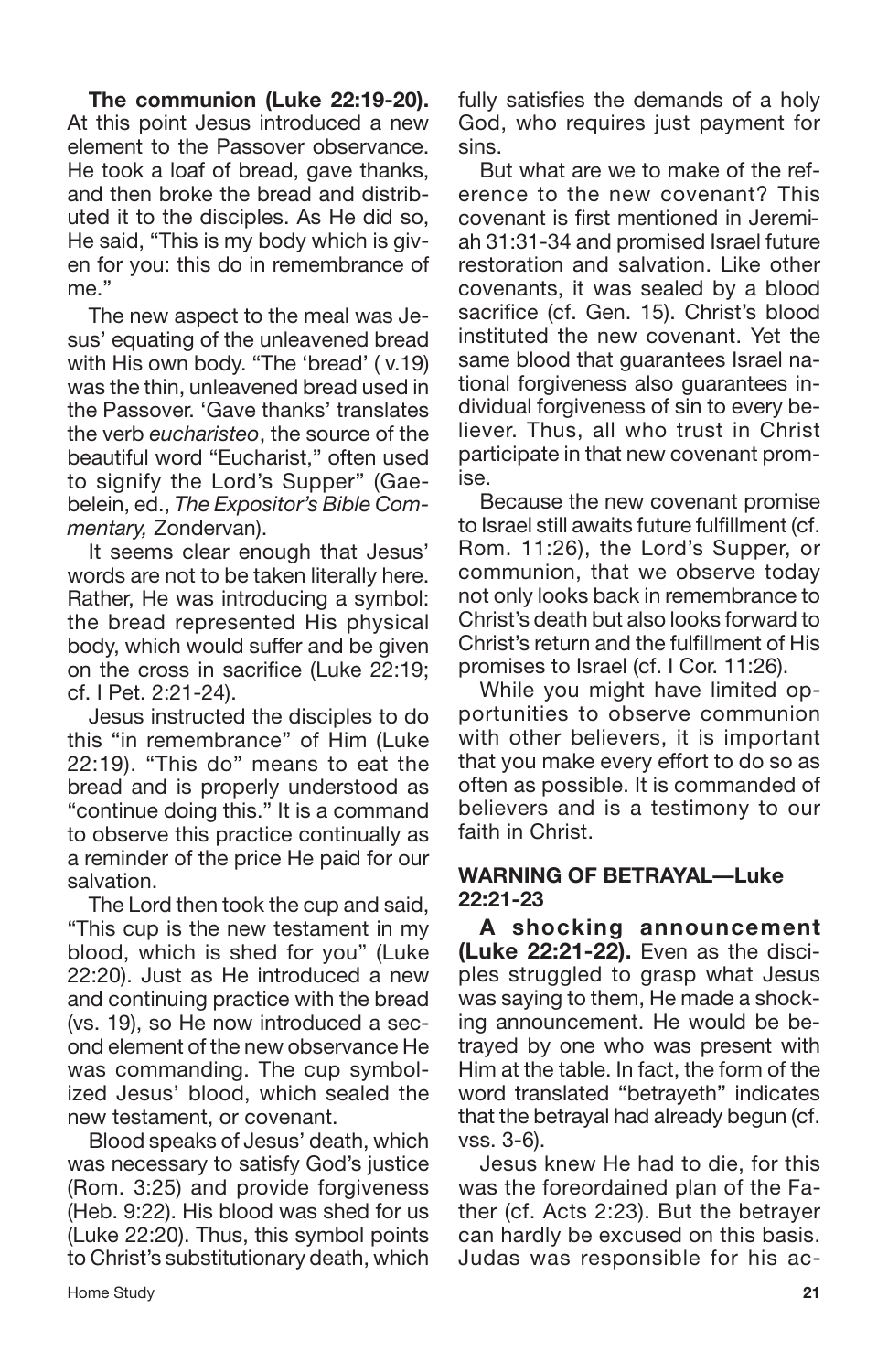tions and was rightly condemned by Jesus.

**An informal investigation (Luke 22:23).** Jesus' statement caused the disciples to begin considering which of them might be the betrayer. While Judas apparently was still present, he was no more suspect than the others.

### **TEACHING ABOUT GREATNESS— Luke 22:24-30**

**Greatness disputed (Luke 22:24).** It seems discussion of the betrayer's identity led to a dispute over which of the disciples was the greatest. It is sad that as Jesus faced the cross, the disciples' only concern was their own status; but this was a continuing issue that had already been a subject of concern (cf. Mark 9:34; Luke 9:46).

**Greatness explained (Luke 22:25-27).** Jesus rebuked the disciples for their selfish ambitions. They were demonstrating the same attitudes as pagan rulers, who gloried in their authority over people and considered themselves "benefactors" to whom people looked for all good things.

This was not to be the case with Christ's followers. Jesus taught that God measures greatness by service to others. The greatest of God's people are not those who are served but those who serve God and others without any thought of worldly acclaim or status. Jesus Himself modeled this truth (Luke 22:27; cf. Mark 10:44-45).

**Greatness rewarded (Luke 22:28-30).** Those who follow Christ as servants of the Lord do not seek worldly reward, but they will be rewarded by God. Jesus said that His disciples, who had been by His side throughout His trials, would receive a "kingdom" just as the Father had conferred a kingdom on Him. This

means they will have places of honor and responsibility in the coming kingdom, when Christ's reign is fully manifest.

The faithful disciples will enjoy fellowship with the Lord in His kingdom and will judge "the twelve tribes of Israel" (Luke 22:30; cf. Matt. 19:28). They will have prominent roles in Christ's kingdom but only because they have learned to be servants of people, not tyrants over them.

Life is not always easy. Our trials may seem to rob us of opportunities for service. But those trials are God's way of preparing us for service, both in this life and in His eternal kingdom. *—Jarl K. Waggoner.*

## PRACTICAL POINTS

- 1. We should be as desirous of spending time with the Lord as He is of spending time with us (Luke 22:14-18).
- 2. Christ's sacrifice on our behalf must ever be on our minds (vss. 19-20).
- 3. We must never think we are incapable of betraying our Lord but should always be willing to engage in honest self-examination (vss. 21-23).
- 4. We must not allow the world's values to become ours (vss. 24-26).
- 5. Our service to God will be pleasing to Him only when we put others ahead of ourselves (vss. 26- 27).
- 6. As we serve others here and now, God is preparing us for service in His eternal kingdom (vss. 28-30).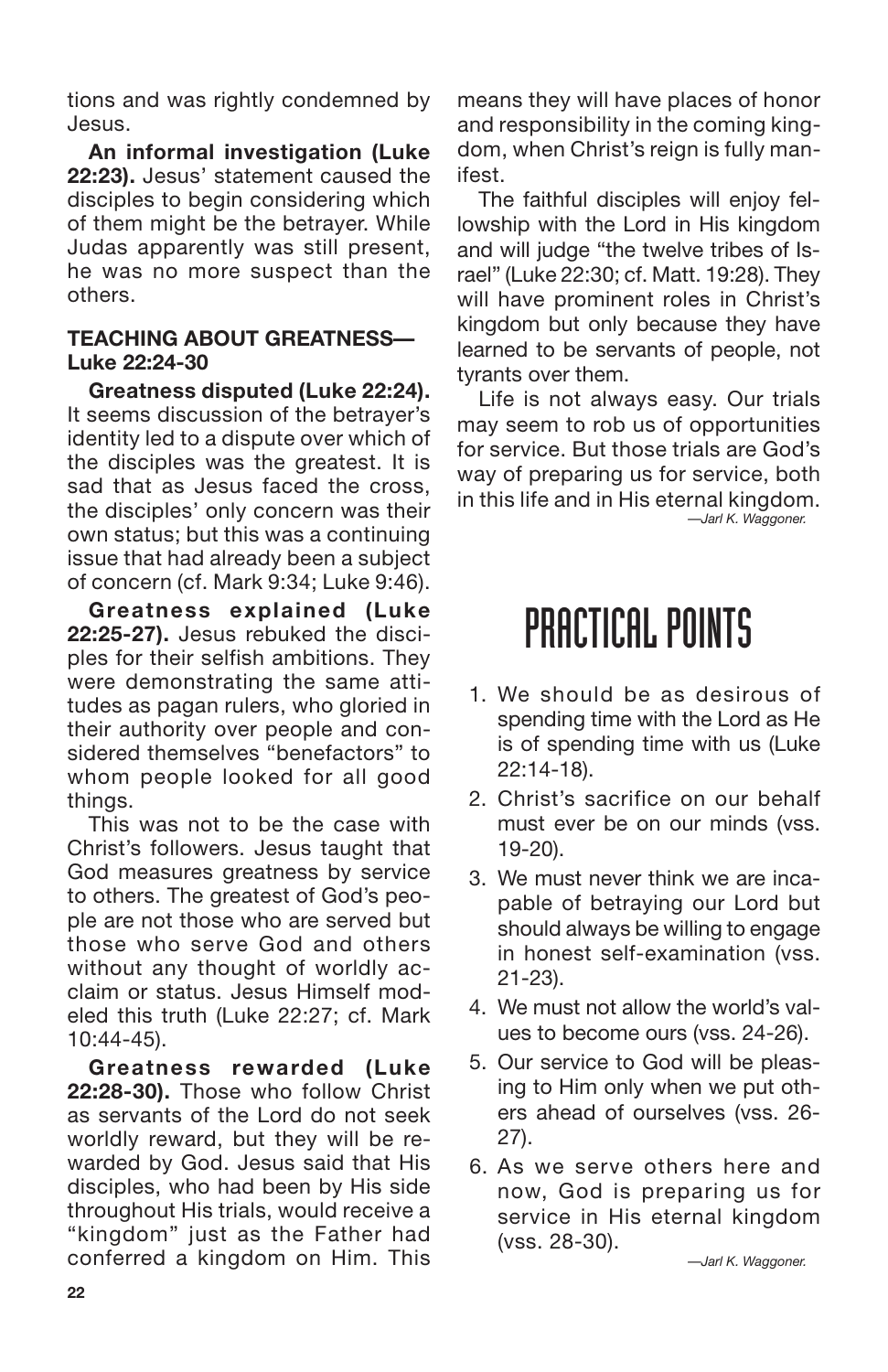## Hope Restored

(Easter)

## Lesson: Luke 24:13-21, 28-35

Read: Luke 24:1-35

TIME: A.D. 30 PLACE: near Emmaus

**GOLDEN TEXT—"As he sat at meat with them, he took bread, and blessed it, and brake, and gave to them. And their eyes were opened, and they knew him" (Luke 24:30-31).**

# *Lesson Exposition*

It is easy for us to read the Gospel accounts and be amazed that Jesus' disciples did not see what we see. Why did they not anticipate Jesus' arrest and crucifixion? Why were they not eagerly awaiting His resurrection? After all, He had told them about these things beforehand—several times!

We must understand that Jesus' followers had preconceptions of the Messiah and what He would do, and it was hard for even Jesus to rattle their expectations. They were also caught up emotionally in events that were happening very rapidly. Their reluctance to believe Jesus had risen from the dead only adds to the evidence for His resurrection, for they clearly were not prone to making up such a story!

The two disciples traveling to Emmaus were probably typical of all Jesus' followers. But through their grief and disappointment (and ultimate enlightenment), we gain greater understanding of our Lord and the hope His resurrection offers.

**CHRIST REMEMBERED— Luke 24:13-21**

**The journey toward Emmaus (Luke 24:13-16).** On the third day after His crucifixion, Jesus rose from the dead! The first report of His resurrection came from women who had visited Jesus' tomb early that morning. They had found the tomb empty and had seen angels who told them that Jesus was alive. A short time later, Mary Magdalene was the first to see the risen Lord. It was now late in the day, and two of Jesus' followers were walking toward Emmaus.

One of these two disciples was named Cleopas (Luke 24:18); he is not mentioned elsewhere in Scripture. The identity of the other disciple is the source of much fruitless speculation. The fact is we do not even have a name to go on.

The two men had come from Jerusalem and were traveling to Emmaus, which the Bible says was a trip of "about threescore furlongs" (Luke 24:13), or about seven miles. The exact location of Emmaus is unknown today, but it was probably northwest of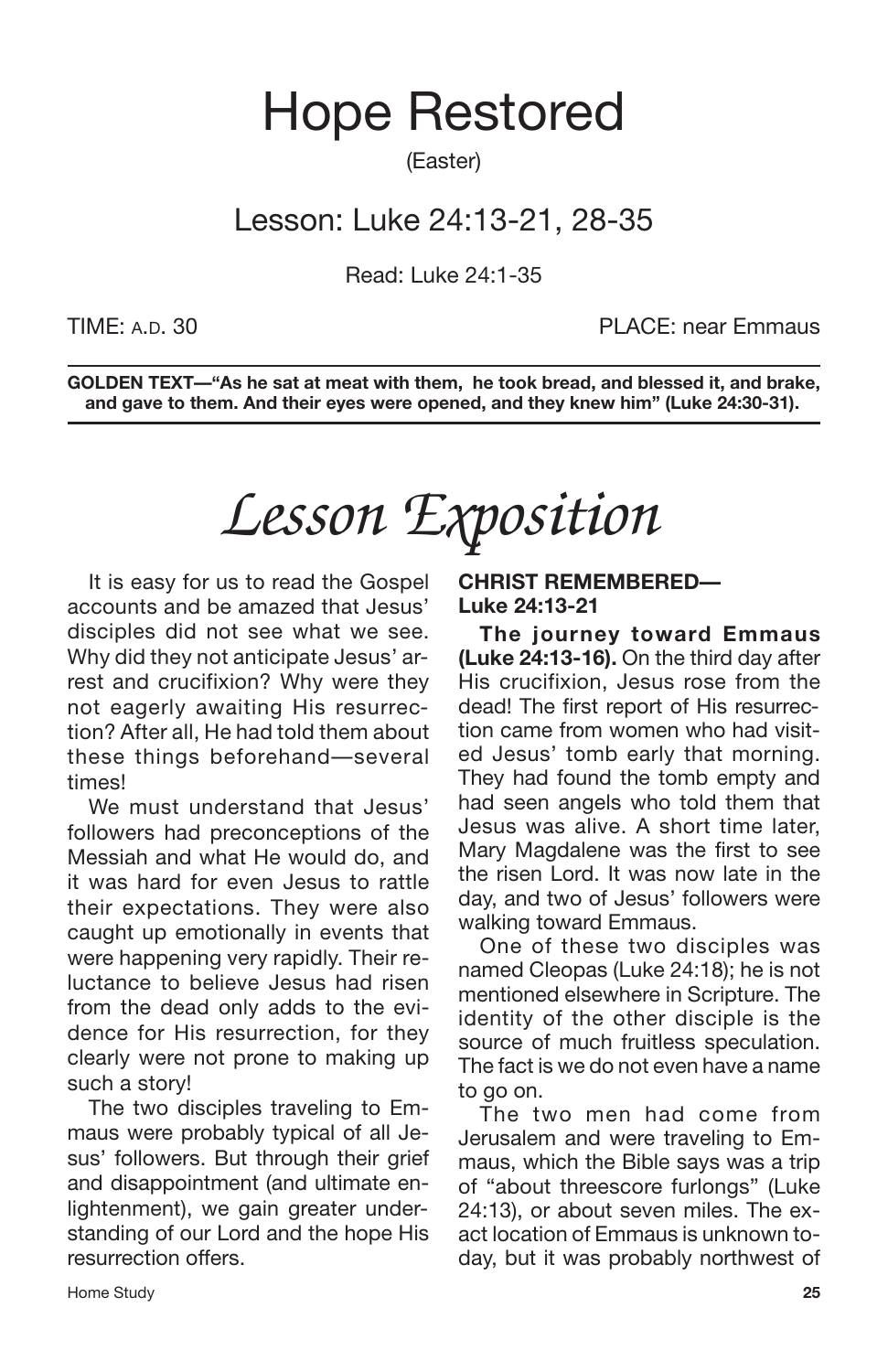Jerusalem.

The purpose of the two in going to Emmaus is unknown, but their conversation naturally focused on the events in Jerusalem in the past few days. Since we do not know who these disciples were, we do not know how much they personally witnessed; but they were well aware of Jesus' arrest and crucifixion and of the first reports of the empty tomb early that morning (Luke 24:20, 22- 24).

It was on these things that they "reasoned" (Luke 24:15) as they traveled. Their later conversation indicates that they were confused and did not know quite what to make of these matters.

As the two disciples proceeded toward Emmaus, they were joined by the risen Lord Jesus Himself. We are told, however, that "their eyes were holden that they should not know him" (Luke 24:16), meaning that they were kept from recognizing Him. In His resurrection body, Jesus, while recognizable, had a different appearance about Him; so He was not always immediately identifiable (cf. John 20:14-16). Here it seems God supernaturally *kept* these two from recognizing Jesus until the right moment.

**The recollection of recent events (Luke 24:17-21).** As they walked, Jesus asked the two what they were discussing. He had been with them long enough to hear some of their conversation, so His question concerned not the content of their discussion but rather its meaning and why it would cause them to look so "sad." His question was meant not to elicit information but to challenge their thinking and lead them toward seeing the truth and necessity of His resurrection.

Cleopas's answer revealed astonishment that this stranger could not have heard anything about what had happened in Jerusalem. These things were no secret and were probably the topic of conversations everywhere.

When Jesus inquired further, the two disciples explained that the things they were discussing concerned Jesus of Nazareth. This One they described as "a prophet mighty in deed and word before God and all the people" (Luke 24:19). While this description falls short of a full understanding of Jesus as the God-Man, it is certainly true. Jesus called Himself a Prophet (4:24; 13:33), and His words and works amazed people and identified Him as a Prophet beyond any of the ones of Old Testament days; He was One who was approved by God and people (cf. 4:14- 15).

The two went on to explain that "the chief priests and . . . rulers delivered him (Jesus) to be condemned to death, and . . . crucified him" (Luke 24:20). Responsibility for Jesus' execution is laid on the Jewish leadership here, though the Romans carried out the crucifixion.

The two disciples then expressed their disappointment at the way things had turned out. They had hoped Jesus was the One who would redeem Israel (Luke 24:21). "Undoubtedly they possessed a more political than religious understanding of how the Christ would redeem Israel. For them the redemption of Israel meant Israel's liberation from their enemies, i.e., the Romans" (Stein, *Luke,* Broadman). What they failed to realize was that Jesus' death in fact brought redemption for all who would believe in Him.

## **CHRIST REVEALED—Luke 24:28-35**

**Invitation (Luke 24:28-29).** Jesus rebuked these two for being "slow of heart to believe" (vs. 25). He then went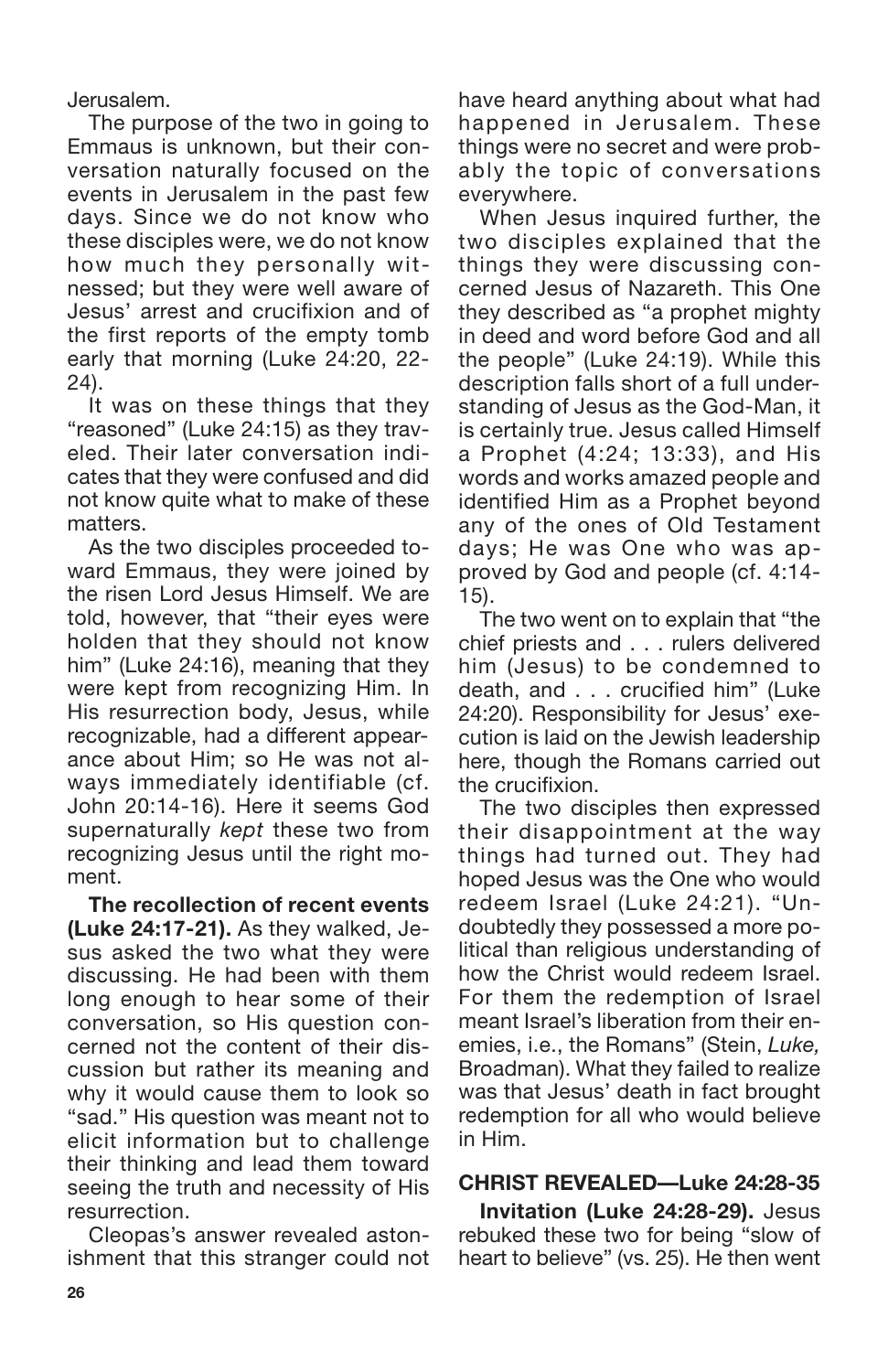on to explain all that the Old Testament Scriptures said about the Christ (vss. 26-27).

As the two disciples came to their destination in Emmaus, Jesus acted as though He would continue on (Luke 24:28). This gave the disciples the opportunity to extend to Him their hospitality, which they did. The disciples insisted that He stay with them, since it was now late in the day. Jesus accepted their invitation.

**Revelation (Luke 24:30-31).** The three sat down to eat. During the meal, Jesus "took bread, and blessed it, and brake, and gave to them." There was nothing unique about these actions, but the similarities with the Lord's Supper (22:19), as well as the feeding of the multitude (9:16), are clear.

As Jesus did this, the eyes of the two disciples "were opened" (Luke 24:31). That which previously had been withheld from them was now unveiled. Whether or not God used something in Jesus' actions to open their eyes, His identity suddenly became clear to them. But just as they realized the risen Jesus was with them, He "vanished out of their sight." His eating with them proved His physical presence; His sudden disappearance proved His resurrection body had some unique qualities (cf. John 20:19, 26).

**Response (Luke 24:32-35).** The disciples immediately recalled how they were stirred by this One's teaching of the Scriptures as they traveled. This further confirmed that this was truly Jesus. Without hesitation, the two left for Jerusalem to tell the good news.

When they arrived in Jerusalem that night, they found the eleven disciples gathered together and affirming the Lord's resurrection already. In fact, the resurrected Christ had appeared to Simon Peter. The Gospels do not

record the details of this meeting, though it is mentioned again in I Corinthians 15:5. The disciples, who now joined the Eleven, added their story to the growing testimony that the crucified and buried Jesus was now alive.

The disappointment and grief of Jesus' disciples ended with the glorious news of His resurrection. Jesus' death has meaning for us only because He did not remain in the tomb. His physical resurrection from the dead assures us that His death has freed from sin all who trust Him. We have hope, peace, and assurance of eternal life because Jesus lives.

*—Jarl K. Waggoner.*

## PRACTICAL POINTS

- 1. We should be aware that it is easy to talk about Jesus even while ignoring His words to us (Luke 24:13-17).
- 2. Knowing the truth about Jesus is essential, but it is just the first step toward faith in Him (vss. 18- 20).
- 3. If we are disappointed in Jesus, it is because we have misunderstood Him and His ways or we are harboring sin in our hearts (vs. 21).
- 4. Godly hospitality brings blessings to us as well as to those we serve (vss. 28-29).
- 5. We are called to present the gospel of Christ to people, but only God can open their eyes and hearts to Him (vss. 30-31).
- 6. There is never a reason for hopelessness when we know the risen Saviour (vss. 32-35).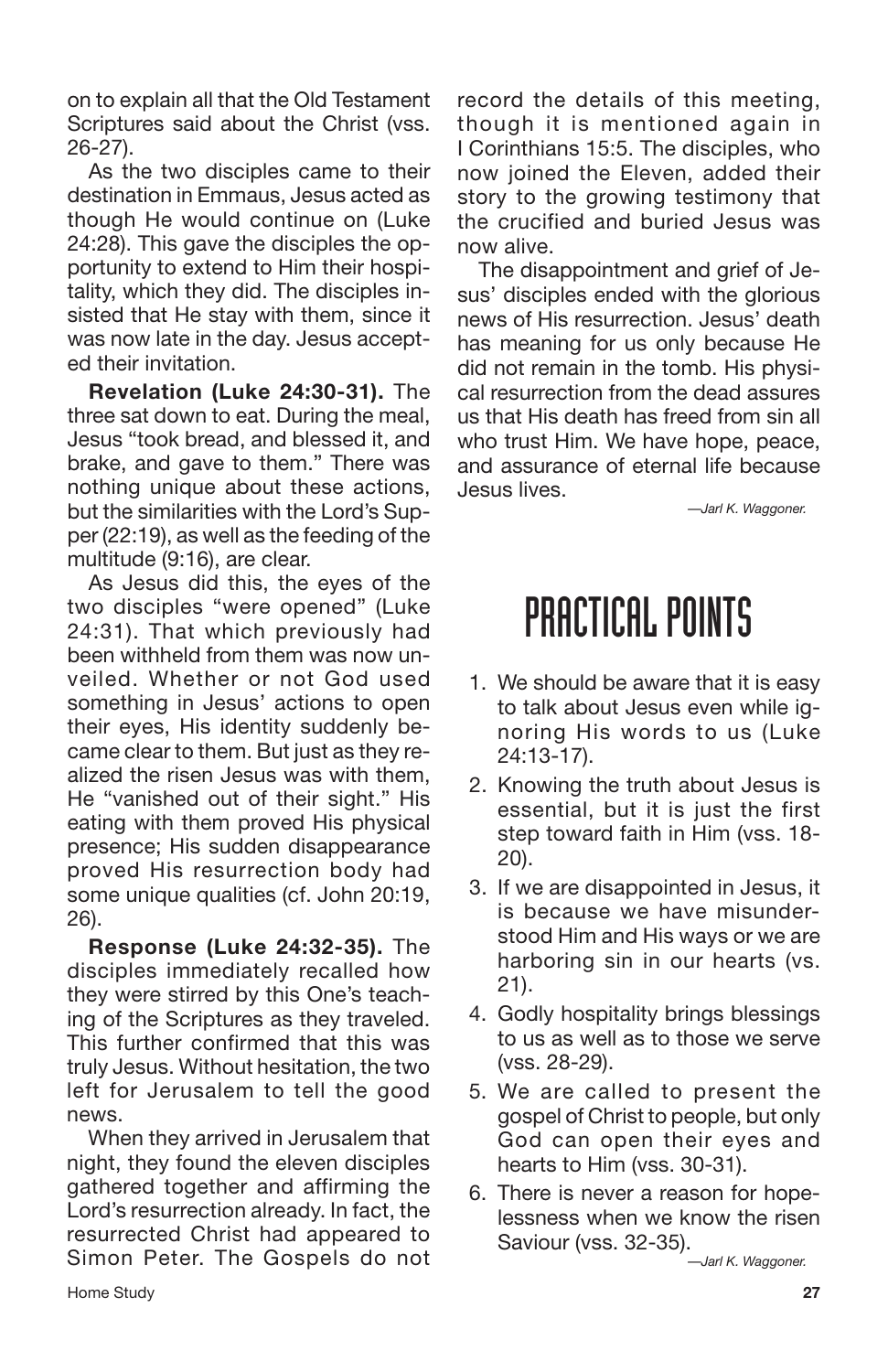## Promises Kept

## Lesson: Luke 24:36-53

Read: Luke 24:36-53

TIME: A.D. 30 PLACE: Jerusalem

**GOLDEN TEXT—"These are the words which I spake unto you, while I was yet with you, that all things must be fulfilled, which were written in the law of Moses, and in the prophets, and in the psalms, concerning me" (Luke 24:44).**

# *Lesson Exposition*

The disciples were not easily convinced that their Master had been raised from the dead. Even as reports came from various sources on that Sunday describing His appearances, Jesus' followers were filled more with confusion, doubt, and fear than with the faith that later characterized them.

The risen Lord Jesus very patiently convinced them of His physical resurrection and allayed their fears. But this was just the first step. They needed to know the truth of His resurrection and what Scripture taught about it so that they would be prepared for the ministry they would have in the near future. And while Jesus would leave them again physically, He would also empower them for that ministry.

### **THE APPEARANCE OF CHRIST— Luke 24:36-43**

**Allaying the disciples' fears (Luke 24:36-38).** "As they thus spake" indicates that the setting here is still the day of Jesus' resurrection. It was now evening, and various people had reported seeing the risen Jesus, including Peter (Simon), the two disciples who had returned from Emmaus, and several women.

Thomas was not present (John 20:19-24), but the other ten remaining disciples were there, along with some others. As they discussed all that had happened that day, "Jesus himself stood in the midst of them" (Luke 24:36). His appearance was sudden and supernatural, for the doors to the room were locked (John 20:19).

Jesus' first words to them were "Peace be unto you" (Luke 24:36). While this was a typical Jewish greeting, it took on added meaning here, for the disciples "were terrified and affrighted" (vs. 37), thinking they were seeing a spirit.

Jesus further asked why they were troubled with doubts (Luke 24:38). While many thoughts were going through their minds, it seems their chief concern was the nature of the One who stood before them. Were they seeing an apparition or one who possessed a physical body?

**Giving evidence of the resurrection (Luke 24:39-43).** Jesus promptly addressed this concern. He pointed to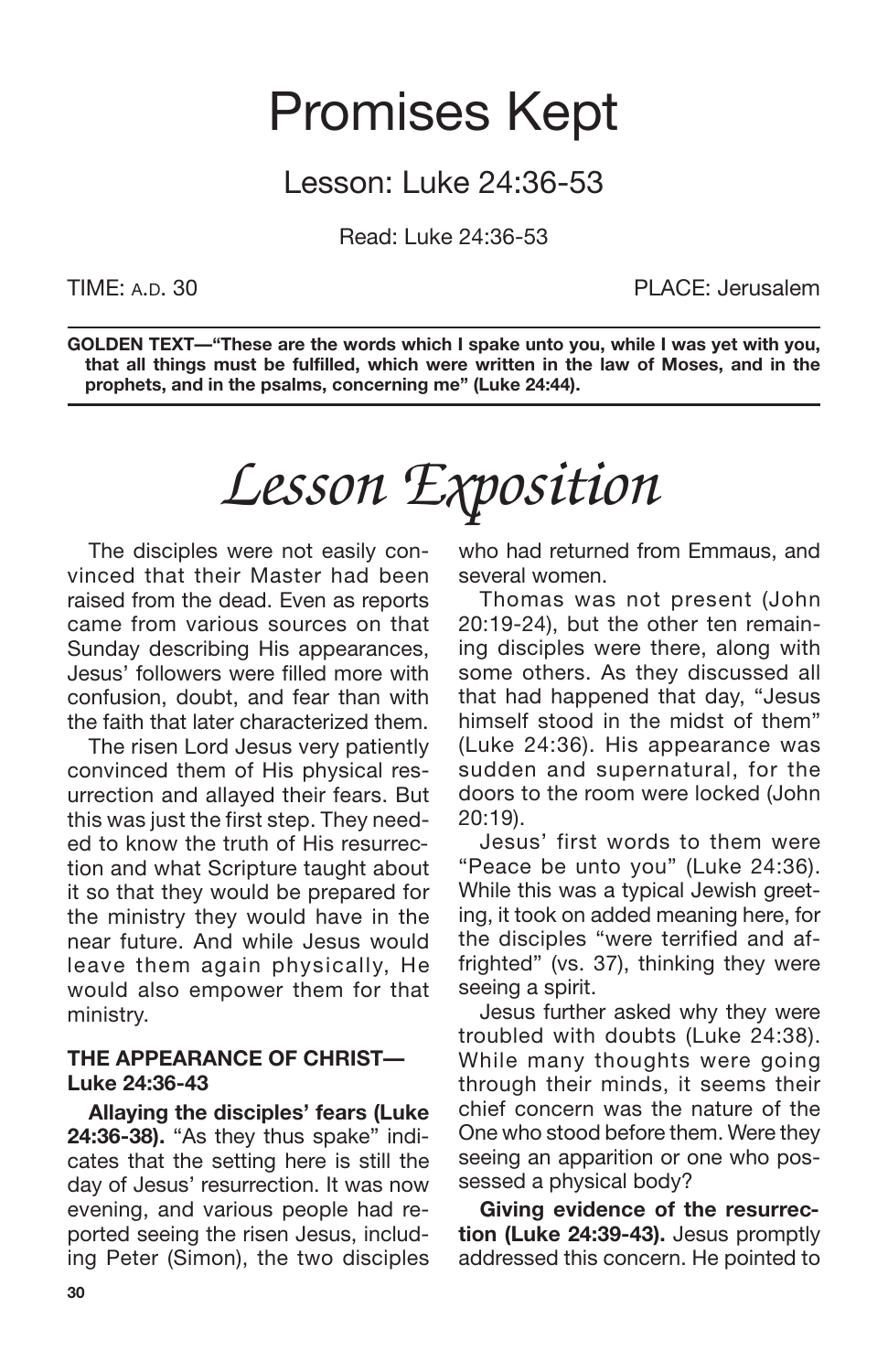the wounds in His hands and feet and urged the disciples to touch His body. It was indeed real.

Still, the disciples "believed not for joy" (Luke 24:41). Intellectually, the proof was clear; but psychologically, they were hesitant to believe, thinking, as we say, it was too good to be true. They did not want to embrace a hope that could yet be shattered. Jesus then gave further evidence of His physical resurrection by eating in their presence the fish and honeycomb the disciples had with them. Clearly, Jesus was not a disembodied spirit, for only one with a physical body can eat.

The bodily resurrection of Jesus is central to our Christian faith (cf. I Cor. 15). It is the answer to any doubts that might arise in our minds. If Christ is truly risen—and He is—our hope is sure, and our faith is true. Surely that is why Jesus was so careful to give such clear evidence of His resurrection.

## **THE TEACHING OF CHRIST— Luke 24:44-48**

**Reminders of Scripture (Luke 24:44-45).** Jesus then began to teach His disciples things they needed to know. First, He reminded them of what He had previously taught them. This previous teaching was what the Old Testament said about Him, the Christ. "The law of Moses," "the prophets," and "the psalms" represent the Jews' threefold division of the Old Testament. Thus, Jesus was saying the teaching of the entire Old Testament pointed to Him and had to be fulfilled.

As He had for the disciples on the road to Emmaus, Jesus now "opened . . . their understanding" (Luke 24:45). Through His teaching and interpretation, the disciples now clearly saw the truth.

**Requirements of Scripture (Luke 24:46-48).** Specifically, the Old Testament foretold, even as Jesus Himself had, that He would suffer and die and be raised on the third day. Because God's Word proclaimed it, it had to happen this way. Jesus' presence with them now was proof that the teaching of Scripture is indeed trustworthy.

"Jesus went beyond showing how prophecy was fulfilled in his passion and resurrection. It was also fulfilled in the preaching of *repentance and forgiveness of sins*" (Morris, *Luke,* Inter-Varsity). Jesus may have had any number of Old Testament passages in mind (cf. Isa. 42:6; 60:3), but it was clear that God's plan required that the gospel message "be preached . . . among all nations, beginning at Jerusalem" (Luke 24:47; cf. Acts 1:8).

In short, the gospel calls on people to repent, or turn from their sin, placing their faith in Christ. This brings remission, or forgiveness, of sins (Luke 24:47). In saying the disciples were "witnesses of these things" (vs. 48), Jesus was looking ahead. They had been witnesses to His life, teaching, death, and resurrection; now they would be witnesses who would testify to these truths and proclaim the gospel of salvation to Jews and Gentiles alike.

## **THE PROMISE OF GOD— Luke 24:49**

Jesus not only called His followers to be continuing witnesses to the world; He also promised them the power to carry out that calling. This refers to the Father's promise of the indwelling and empowering Holy Spirit (cf. Joel 2:28-29; John 14:16, 26).

It is comforting to know that regardless of the limitations we might have physical, financial, intellectual, and otherwise—we who know Christ have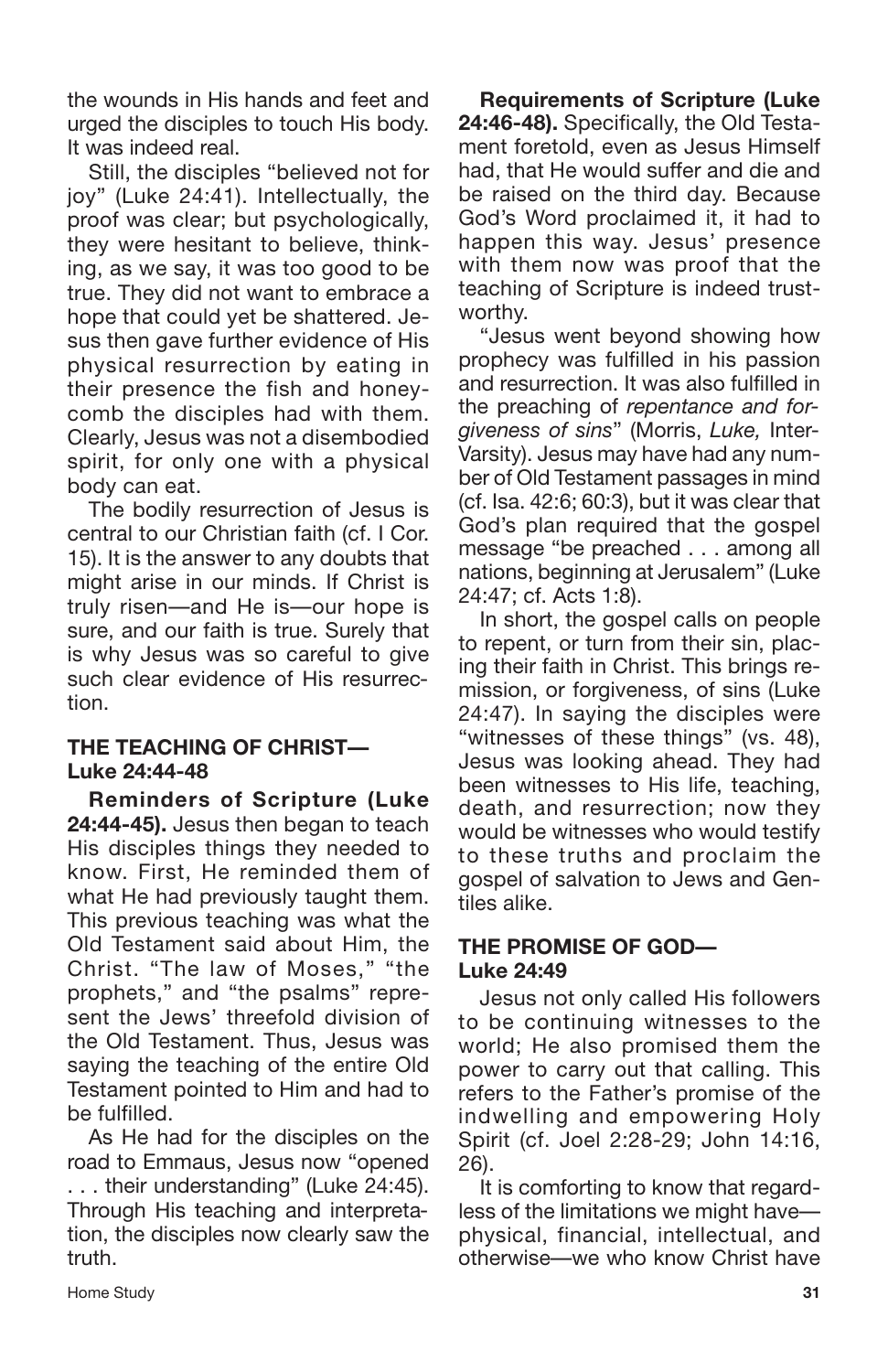been given the power to minister effectively for Him in our various locations and circumstances.

## **THE ASCENSION OF CHRIST— Luke 24:50-53**

**Jesus' departure (Luke 24:50-51).** While the narrative continues seamlessly here, the events described in verses 50-53 actually occurred forty days later, as Luke himself makes clear from his narrative in Acts 1:3-12. After more than a month of periodically appearing to His followers and teaching them further about the "kingdom of God," He led them out to Bethany on the Mount of Olives (Luke 24:50). There He "blessed them" and then was "carried up into heaven" (vs. 51).

"Jesus' action in . . . blessing the disciples (v. 51) was priestly. . . . [Luke] places Jesus clearly within the spiritual setting of the priesthood. As resurrected Messiah, Jesus has the authority to bless" (Gaebelein, ed., *The Expositor's Bible Commentary,* Zondervan).

Jesus' ascension marks the end of His physical presence with the disciples. His work would continue in heaven as their (and our) Intercessor (Heb. 7:25; 9:24). The special work of the Holy Spirit would soon begin. The disciples were prepared for the Spirit's imminent coming, and He would prepare them fully for the task before them.

**The disciples' worship (Luke 24:52-53).** Jesus had now departed. Before, when Jesus had left them to be crucified and buried, His followers had lost all hope and secluded themselves in fear. When He departed for heaven this time, their reaction was very different. Now they had the hope Christ's resurrection brings, and they had a fuller understanding of all that had happened (cf. vs. 45).

As a result, the disciples "worshipped him, and returned to Jerusalem with great joy" (Luke 24:52). They were fully convinced not only of the resurrection but of Jesus' deity as well. This brought worship that expressed their inward joy. Their worship did not end on the Mount of Olives but continued in the temple as they praised God (vs. 53).

The resurrection is a past event, but it means that we can have the same joy today that it brought the first disciples. It gives us the assurance that the One we serve is the eternal God and that He has given us victory over death. He gives us eternal hope, a hope that looks beyond the sufferings and struggles of this life and gives us reason to rejoice.

*—Jarl K. Waggoner.*

# PRACTICAL POINTS

- 1. When confusion or doubts arise, we need to focus on the hope we have through the resurrected Lord (Luke 24:36-43).
- 2. The Bible will be largely a mystery to us unless we see that all its parts point to Jesus Christ (vs. 44).
- 3. The Bible is a supernatural book that requires that we seek divine help in understanding it fully (vss. 45-46).
- 4. God's eternal plan includes us as the witnesses called to take the gospel to the world (vss. 47-48).
- 5. God has promised to give us the power we need to fulfill the role He has for us (vs. 49).
- 6. The work of Christ in the past, along with His present work, calls for our continual worship and praise of Him (vss. 50-53). *—Jarl K. Waggoner.*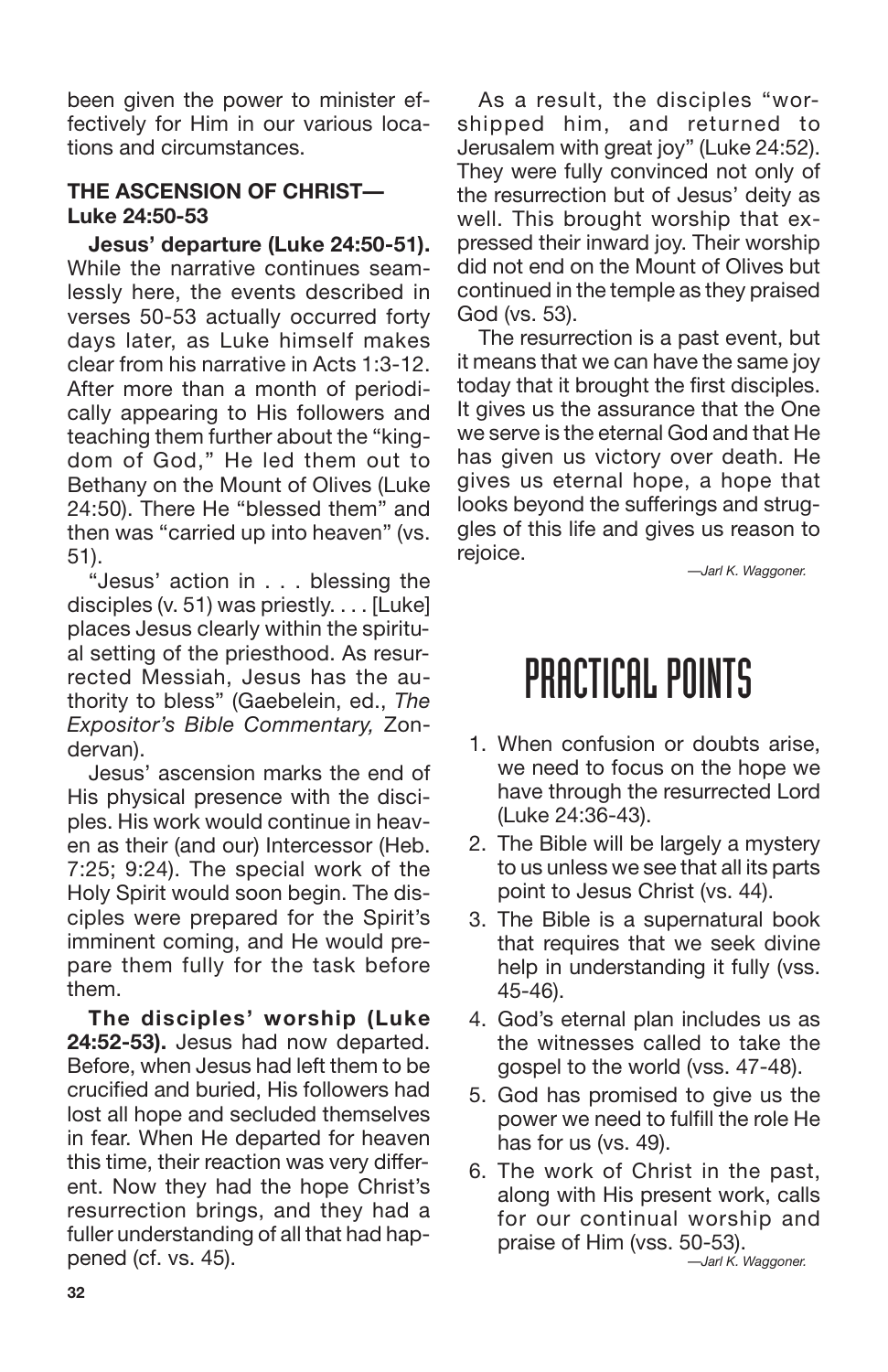# New Power to Proclaim the Truth

Lesson: Acts 2:1-13

Read: Acts 2:1-36

TIME: A.D. 30 PLACE: Jerusalem

**GOLDEN TEXT—"They were all filled with the Holy Ghost, and began to speak with other tongues, as the Spirit gave them utterance" (Acts 2:4).**

# *Lesson Exposition*

The coming of the Holy Spirit in fulfillment of the Lord's promise was a unique event in history. It marked a new phase in the Spirit's work and a new phase in God's plan as the newly created church began its work of taking the gospel to the ends of the earth.

## **THE SPIRIT'S COMING—Acts 2:1-4**

**The gathered disciples (Acts 2:1).** In obedience to Jesus' command, the disciples remained in Jerusalem to await "the promise of the Father" (1:4). They were now gathered together on the Day of Pentecost. This group included at least the Eleven (cf. vs. 13) but may well have also included Matthias, who had replaced Judas (vss. 15-26), and even some or all of the 120 followers of Jesus who had previously gathered in an upper room in the city (vss. 13-15).

The Day of Pentecost fell on the fiftieth day "after the presenting of the first sheaf of the harvest on the day following the Passover Sabbath" (Kent,

Home Study **35**

*Jerusalem to Rome,* BMH). So this was about ten days after Jesus' ascension (Acts 1:3).

The Feast of Pentecost, which is also called the Feast of Weeks, celebrated God's provision of the annual harvest. In God's providence, this day also would mark the beginning of a great spiritual harvest as the gospel was proclaimed publicly and thousands responded in faith.

**The physical phenomena (Acts 2:2-3).** Jesus had promised that after His departure, the Spirit would come to comfort, teach, guide, and empower His followers (John 14:26; 16:13; Acts 1:8). The Spirit's coming would be unique in that He would be with believers *forever* (John 14:16). This marked a dramatic change, for prior to this the Spirit came upon people to empower them for certain tasks but did not reside permanently in all believers.

While the disciples looked forward to the Spirit's coming upon them as Jesus had promised, they probably did not expect the phenomena that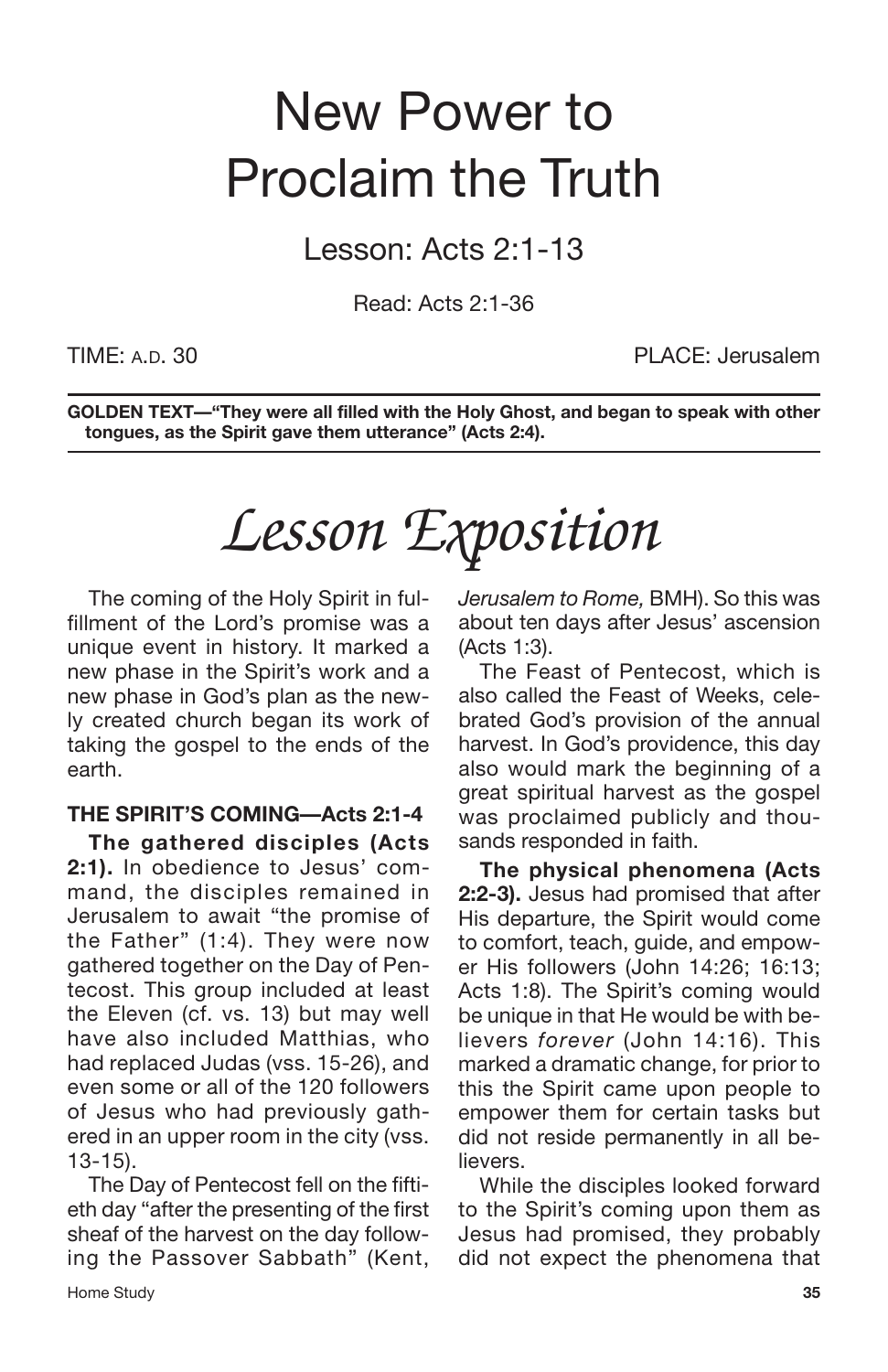accompanied it. The house where they had gathered was filled with the sound "of a rushing mighty wind" (Acts 2:2), and something like tongues of fire rested on each of them (vs. 3).

The reason for these unique phenomena is not altogether clear, but we find many unusual and unique events in the book of Acts that corroborate the work of the Holy Spirit. In an age when the Bible was not yet complete and the church was something entirely new, such signs made it abundantly clear that these believers had received the promise of the Spirit and that He was indeed at work in and through all of them. The wind and the fire together speak of the Spirit's power (cf. Matt. 3:11).

**The supernatural result (Acts 2:4).** The disciples were immediately filled with the Holy Spirit. While being filled with the Spirit is mentioned elsewhere and can occur repeatedly (cf. 4:8, 31), what is described here is later referred to as the baptism of the Spirit (cf. 11:15-17). This is that act of the Spirit that brings believers into the body of Christ (I Cor. 12:13). It occurred here for the first time. From the moment of salvation, it is the experience of every believer today to be indwelt by God the Holy Spirit (cf. Rom. 8:9).

The Spirit's coming to indwell the disciples was accompanied with an outward sign: they "began to speak with other tongues, as the Spirit gave them utterance" (Acts 2:4). "Tongues" is simply a common term for "languages" (cf. Rev. 5:9).

While there is much discussion about the nature and purpose of the spiritual gift of tongues, what was going on here seems rather apparent. By the supernatural work of the Holy Spirit, the disciples were enabled to speak in languages they had not learned. As the following verses explain, these languages were those spoken in various regions of the Mediterranean world (Acts 2:6).

The disciples' willingness to obey Jesus' words and wait on the promised Spirit was rewarded. Too often we get "ahead" of God. In our impatience, we move without His direction and consequently without His blessing; and in time we pay the price for doing so. We should always be ready to respond to the opportunities the Lord opens for us, but we should not be so eager that we try to force open doors He has left closed.

### **THE CROWD'S RESPONSE TO THE SPIRIT'S COMING—Acts 2:5-13**

**The amazement of the crowd (Acts 2:5-8).** Luke, the author of Acts, now inserted an important fact. There were Jewish people from "every nation" in Jerusalem at this time. This would have been obvious to a Jewish reader, for Pentecost was one of three annual festivals, along with Passover and Tabernacles, that required the appearance of all adult males at the central sanctuary (Deut. 16:16).

Those "devout" (Acts 2:5) Jews who lived outside the land of Israel came to Jerusalem for Passover, and many of them probably stayed for Pentecost. What a perfect time it was for the outpouring that was taking place!

It seems the disciples moved from the house to a public place, for a large group of people gathered around them. They were drawn either by the sound like a rushing wind or by the various languages they heard spoken.

As they came together and heard the disciples, they "were confounded, because that every man heard them speak in his own language" (Acts 2:6). They recognized the disciples as Galileans; yet these people from various lands were hearing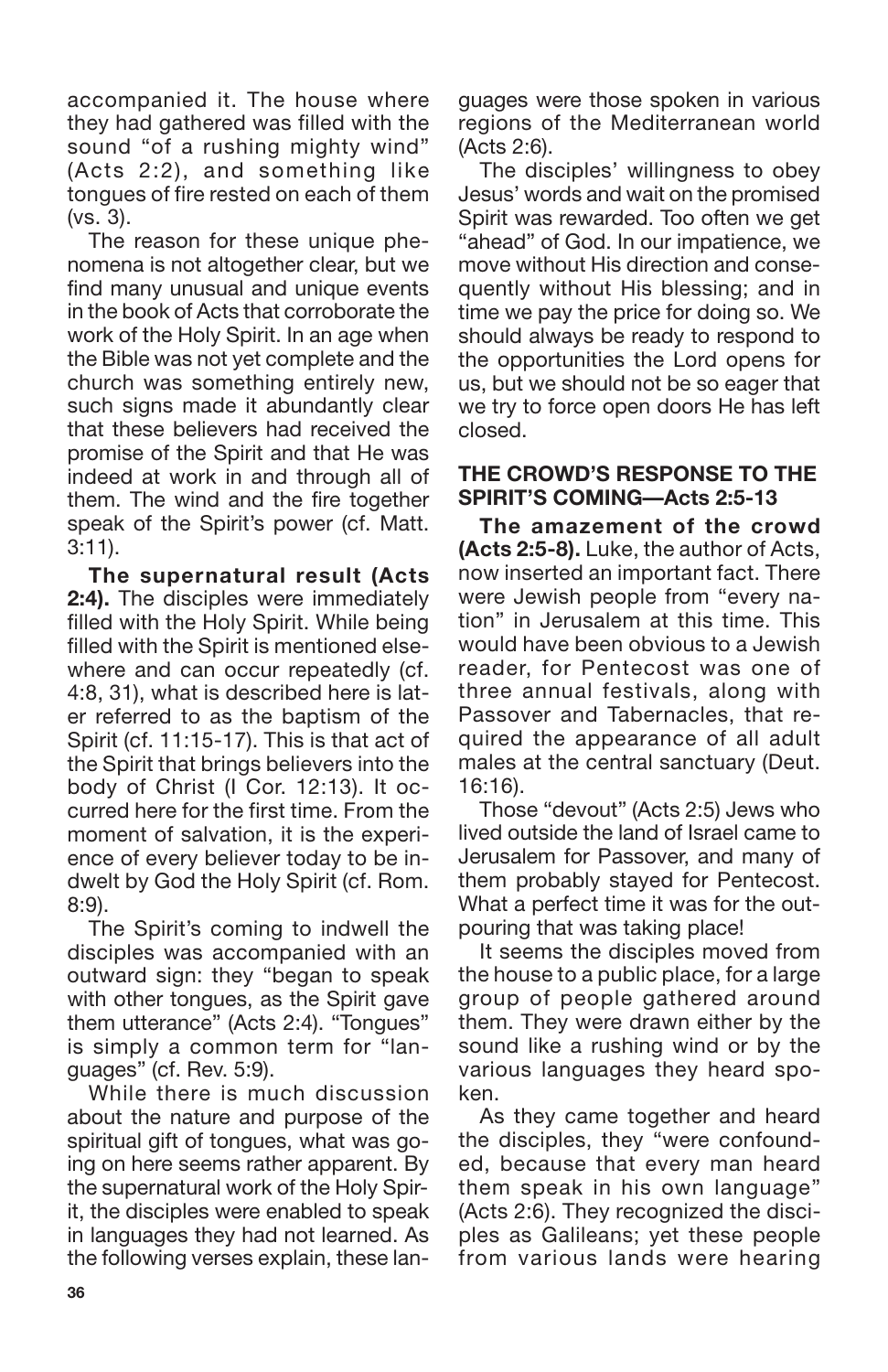these men speaking in their own dialects (vs. 8)! "These Galilaeans appeared for the moment to share between them a command of most of the tongues spoken throughout the known world" (Bruce, *The Book of Acts,* Eerdmans). There was no natural explanation as to how they were able to do this, especially since Galileans were looked down upon due to their manner of speaking (Gaebelein, ed., *The Expositor's Bible Commentary,* Zondervan).

**The diversity of the crowd (Acts 2:9-11).** Luke now listed the various nationalities present. They included Parthians, Medes, Elamites, and those who dwelled in Mesopotamia. These were all from lands to the east of Israel. Judea was the Jewish homeland, though the word here may refer to a region in Asia Minor (modern-day Turkey). Cappadocia, Pontus, Asia, Phrygia, and Pamphylia were provinces in Asia Minor that were home to many Jews. Egypt, Libya, and Cyrene were in Africa, where Jewish people also dwelled.

Many of these visitors to Jerusalem may also have spoken Aramaic, the language of Israel at this time. But now they were hearing the disciples speak the languages of their native lands.

What exactly were the disciples saying as they spoke in these various languages? We know they were proclaiming "the wonderful works of God" (Acts 2:11), but what that included is left unstated. It surely must have included the works of the Messiah Jesus.

**The questioning of the crowd (Acts 2:12-13).** The responses of the crowd included both amazement and doubt. Some saw this as having some special meaning, though they did not know what that was. Others somehow dismissed it as the rantings of drunken men.

There was meaning to the event. What was happening meant the Holy Spirit of God had come upon and into His people with power. And it drew a crowd who would have the opportunity to hear Peter's bold sermon proclaiming Jesus as both Lord and Christ (cf. Acts 2:36). The response to that sermon added three thousand people to the community of believers (vs. 41) and prepared the way for the gospel proclamation far beyond Jerusalem.

God does not always use supernatural means to reach the lost, but He does always use His Word as faithfully presented by His people. Let us be sure we are committed to doing that in our little corner of the world.

*—Jarl K. Waggoner.*

## PRACTICAL POINTS

- 1. It is essential that we meet with fellow Christians as often as we can, but it is also essential that we be of one accord (Acts 2:1).
- 2. Physical signs are not what is most important; the spiritual reality of the Spirit's power and presence is (vss. 2-4).
- 3. God gives us not only spiritual power but also opportunities to employ it in His service (vss. 5-6).
- 4. When we act in the Spirit's power, it will grab the attention of unbelievers (vss. 7-8).
- 5. God's goal should be ours: that all hear the gospel in their own language (vss. 9-11).
- 6. We should not be intimidated by mockery; it is a common response of unbelievers (vss. 12-13). *—Jarl K. Waggoner.*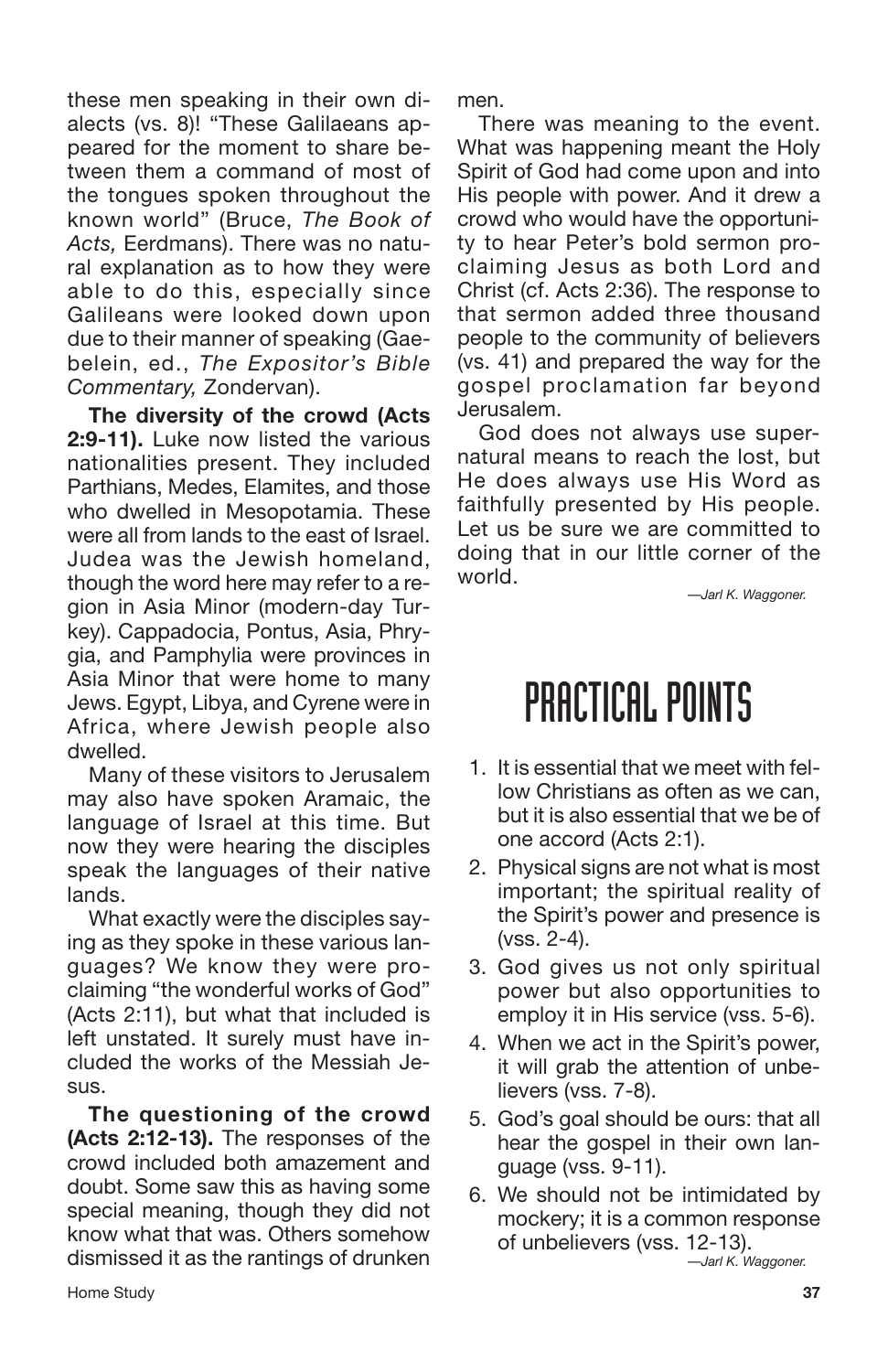## Living with Hope

## Lesson: I Thessalonians 4:13—5:11

Read: I Thessalonians 4:13—5:11

TIME: A.D. 51 PLACE: from Corinth

**GOLDEN TEXT—"God hath not appointed us to wrath, but to obtain salvation by our Lord Jesus Christ" (I Thessalonians 5:9).**

# *Lesson Exposition*

Paul's first letter to the church in Thessalonica (cf. Acts 17:1-10) addressed some concerns that had come to his attention.

### **HOPE FOR THE DEAD— I Thess. 4:13-18**

**The assurance of hope (I Thess. 4:13).** The Thessalonians had failed to understand how Christ's return related to those who had already died. Sadly, their ignorance of this truth had led them to "sorrow" like those who had no hope.

The Thessalonians' error concerned those who were "asleep" (I Thess. 4:13), or dead. It seems they believed that those who had died would "miss the blissful reunion, or at least come behind those who lived until" His coming (Hiebert, *The Thessalonian Epistles,* Moody).

**The reason for hope (I Thess. 4:14- 17).** There was no reason for such grief, for Christ's death and resurrection give hope to all who believe in Him. Paul thus began to explain Christ's coming in relation to both the living and the dead. First, he said that those who have died in Christ will be with Him. Just as the resurrected Christ will return, so the saints who have died will be raised to join Him. Second, Paul said that the living will not "prevent," or precede, those who have died.

The first phase of Christ's return will occur when He descends "from heaven with a shout, with the voice of the archangel, and with the trump of God" (I Thess. 4:16), announcing the arrival of this glorious event. "The dead in Christ shall rise first"; then believers who are alive at that time will be "caught up together with them in the clouds, to meet the Lord in the air" (vs. 17).

This event is called the rapture. Christ will come to take His own to be with Him forever. Later, after the time of judgment. He will return to earth to establish His righteous kingdom.

The "Latin, *raptus* [for 'caught up'] is the source of the popular designation of this event as the 'rapture.' So sudden will it be that Paul likens it to a blinking of the eye (I Cor 15:52). In this rapid sequence the living will undergo an immediate change from mortality to immortality. . . . Together with the resurrected believers, they will ascend, be enshrouded in the clouds of the sky (cf. Acts 1:9), and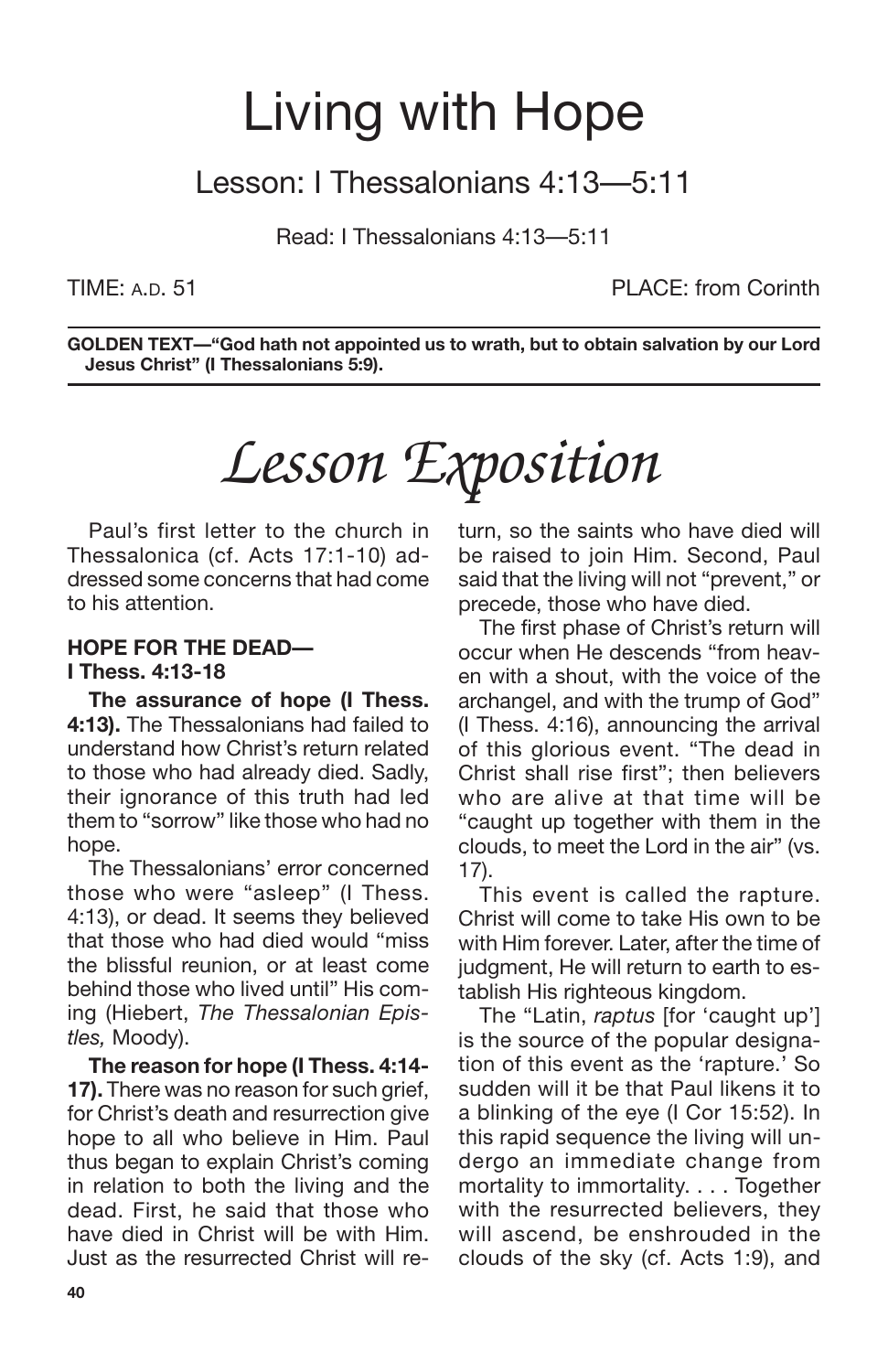meet the Lord somewhere in the interspace between earth and heaven" (Gaebelein, ed., *The Expositor's Bible Commentary,* Zondervan).

**The comfort of hope (I Thess. 4:18).** These truths were a source of great comfort to the Thessalonians concerning their departed brethren, and they give comfort to us too. As we face difficult days, we can look forward with hope.

### **INSTRUCTION FOR THE LIVING— I Thess. 5:1-11**

**Be watchful (I Thess. 5:1-7).** While Christ's return offers comfort to believers, it means judgment for unbelievers. The "day of the Lord" describes a time of divine judgment before the establishment of His kingdom. Believers will join the Lord, but unbelievers will suffer His just judgment.

Paul reminded his readers that there was no need to speculate about the timing of this day (I Thess. 5:1). It will come "as a thief in the night" (vs. 2) at an unexpected time when people are lulled into thinking they have found peace and safety.

Christians, however, are not in the darkness of sin (I Thess. 5:4). They are "the children of light, and . . . of the day" (vs. 5). They live in the realm of the truth and will not experience the coming judgment, for the Lord will deliver them from it.

Paul told the Thessalonians to "watch and be sober" (I Thess. 5:6). They were to be prepared for the Lord's coming. They would be delivered from His judgment, but they needed to guard against adopting the attitudes of unbelievers (vs. 7).

**Be prepared (I Thess. 5:8-10).** As we look forward to the Lord's coming, we should be in complete control of our senses. Such soberness is assured by clothing ourselves with faith,

love, and the hope of salvation. These Christian virtues protect us from worldly attitudes and prepare us for Christ's coming. Salvation here is the promised deliverance from God's judgment. Keeping this hope alive inspires us to live holy lives (cf. I John 3:2-3) and to take comfort in knowing that because Christ died for us, we will be with Him forever (I Thess. 5:10).

**Be encouraged (I Thess. 5:11).** As the rapture brings us comfort (4:18), so the judgment that follows it is the basis for edifying one another (5:11). As the Day of the Lord approaches, we should be encouraging one another to live holy lives that testify to the hope we have in Christ.

*—Jarl K. Waggoner.*

## PRACTICAL POINTS

- 1. Ignorance of biblical teaching can rob us of the hope Christ has given us (I Thess. 4:13-14).
- 2. There are no second-class saints, for all are included in God's plan (vss. 15-17).
- 3. We find comfort and hope in the doctrine of Christ's return (vs. 18).
- 4. We should not presume to tell unbelievers when judgment is coming, but we should warn them that it is coming upon them unless they repent (5:1-3).
- 5. The hope we have in Christ's return should lead us not to spiritual laziness but to holiness of life (vss. 4-8).
- 6. It is not enough to take comfort in God's future plans; they must be used to exhort our fellow Christians (vss. 9-11).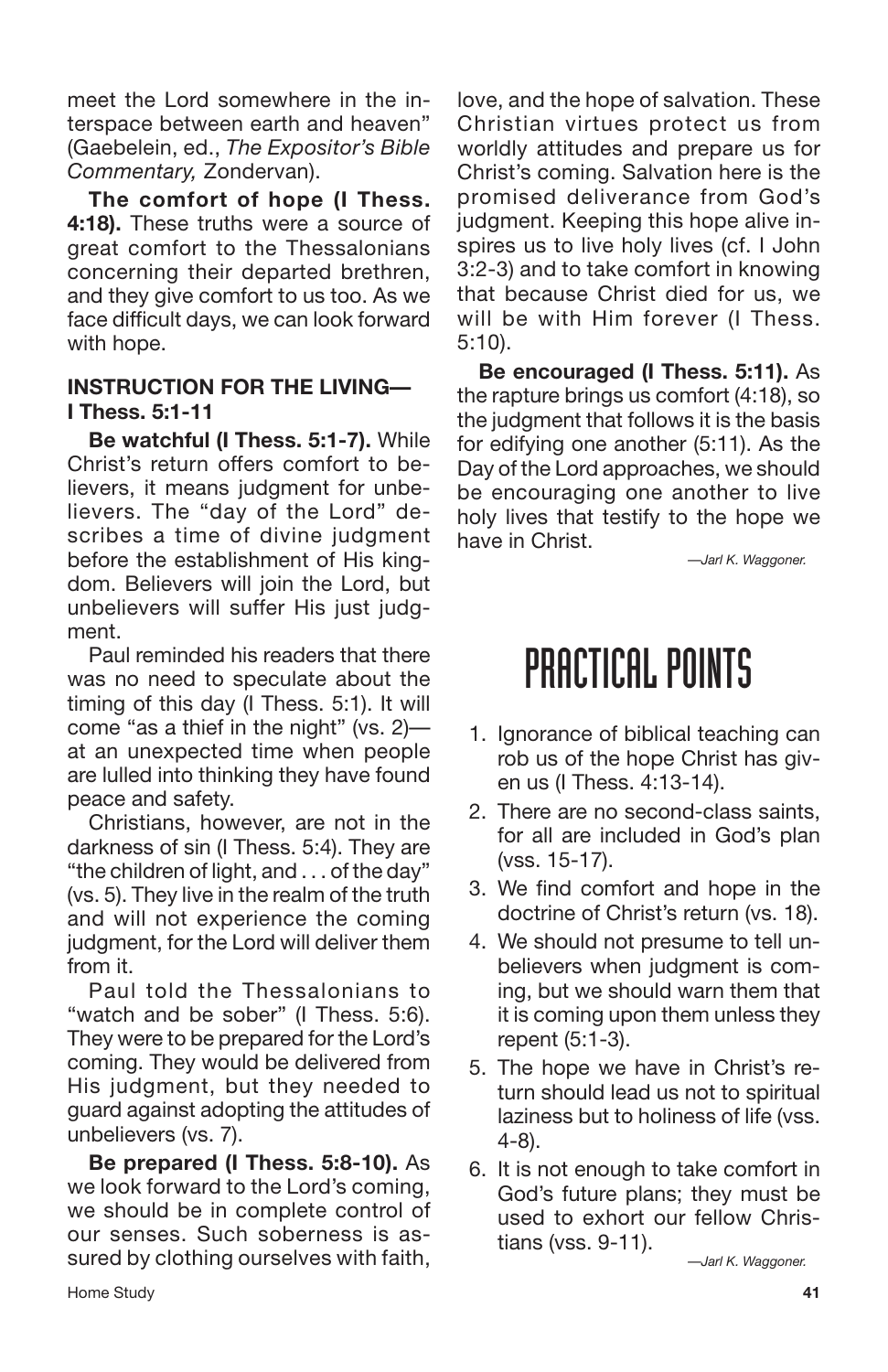# Standing Firm in Hope

Lesson: II Thessalonians 2:1-3, 9-17

Read: II Thessalonians 2:1-17

TIME: A.D. 51 PLACE: from Corinth

**GOLDEN TEXT—"Now our Lord Jesus Christ himself, and God, even our Father, . . . comfort your hearts, and stablish you in every good word and work" (II Thessalonians 2:16-17).**

# *Lesson Exposition*

In his second letter to the Thessalonians, Paul addressed another misunderstanding. This one too concerned the end times.

### **CORRECTION REGARDING THE END TIMES—II Thess. 2:1-3**

**Paul's plea (II Thess. 2:1-3***a***).** In speaking of the "coming of our Lord Jesus" and "our gathering together unto him," Paul was pointing to the first phase of Christ's return—the rapture (cf. I Thess. 4:13-17). He appealed to his readers on the basis of what he had already taught them about this event.

The Thessalonians were in danger of being "shaken" and "troubled" (II Thess. 2:2) by teaching that the "day of Christ," or the Day of the Lord, had already arrived—that the rapture had already occurred and that they were now living in the prophesied time of tribulation.

This teaching purportedly had come from Paul himself, and apparently a forged letter from Paul had been circulated to promote these ideas. The persecution the Thessalonians were undergoing (II Thess. 1:4-5) surely contributed to their willingness to accept this teaching. But Paul warned that they must not allow anyone to deceive them in this matter.

**Paul's explanation (II Thess. 2:3***b***).** Paul explained that the Day of the Lord had not yet begun because two prophesied events that would mark the beginning of that day had not yet occurred. First, the "falling away," the apostasy, had not yet come. While many had turned from the faith, this was not the apostasy of the end times that Paul spoke of in his final letters (I Tim. 4:1-3; II Tim. 3:1-5; 4:3-4).

Second, Paul said that the "man of sin . . . the son of perdition" (II Thess. 2:3) had not yet been revealed. This is the antichrist. He will be clearly revealed to those who know Scripture at the very outset of the Day of the Lord and the tribulation period (cf. Dan. 9:27). "He is called . . . 'the son of perdition.' The Hebrew idiom 'son of' indicates character or destiny. . . . The same expression describes Judas Iscariot" (Gaebelein, ed., *The Expositor's Bible Commentary,* Zondervan).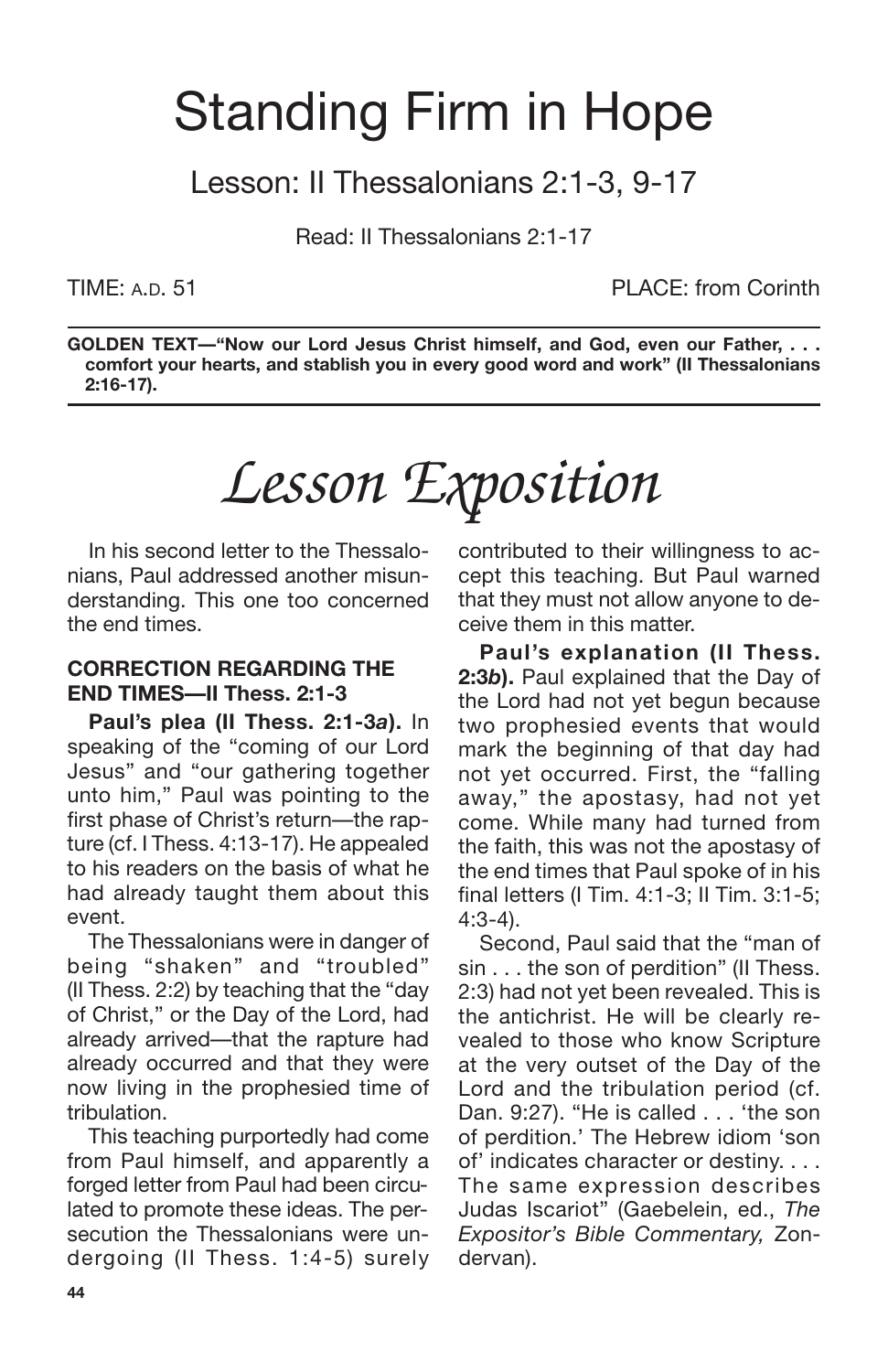Since neither of these events had taken place, the Thessalonians could be sure they were not now living in the prophesied period of judgment. Indeed, as Paul said, believers have not been "appointed . . . to wrath" (I Thess. 5:9).

## **INSTRUCTION REGARDING THE END TIMES—II Thess. 2:9-12**

**About the antichrist's power (II Thess. 2:9-10***a***).** If the Day of the Lord had already begun and the Thessalonians actually were in the tribulation, the antichrist would have been present and obvious to them. His satanic power to perform impressive signs and wonders will deceive multitudes of people.

**About the antichrist's followers (II Thess. 2:10***b***-12).** The very fact that people are deceived by the antichrist will confirm that they have rejected God's truth and salvation. God has a purpose in all this. Indeed, since these people "deliberately chose falsehood in defiance of the truth of God, God subjects them to the power of the error they chose" (Hiebert, *The Thessalonian Epistles,* Moody). He will turn them over to believing a "lie" and to the condemnation they deserve.

## **ASSURANCE REGARDING THE END TIMES—II Thess. 2:13-17**

**Paul's thanksgiving (II Thess. 2:13- 14).** After the sad description of those deceived by the antichrist, Paul thanked God that the believers in Thessalonica had been chosen for salvation and "belief of the truth." They were not—and would not be—among those who are deceived. Like all who accept the gospel, they were destined for glory, not wrath.

**Paul's exhortation (II Thess. 2:15).** The Thessalonians' hope was in Christ. And this is a hope they could "stand fast" in. Paul exhorted them to "stand fast in the midst of opposition . . . and in the face of uncertainty of the time of the return of Christ" (Ryrie, *First and Second Thessalonians,* Moody). Indeed, they would stand strong as long as they clung to the true teachings of God.

**Paul's prayer (II Thess. 2:16-17).** Paul concluded by exhorting the believers to "stand fast" (vs. 15) in the truth. He prayed that the One who had given them "everlasting consolation" (vs. 16) through Christ would comfort them and make them stand strong in their words and works.

*—Jarl K. Waggoner.*

## PRACTICAL POINTS

- 1. We must never allow personal struggles to lead us to question God's plan or love for us (II Thess. 2:1-3).
- 2. The farther we stray from the truth of God's Word, the more likely it is we will be deceived by lies (vss. 9- 10).
- 3. We should warn those who reject God that they run the risk of being abandoned by Him (vss. 11-12).
- 4. Our prayers should be filled with thanksgiving for what God has done for us and others (vss. 13- 14).
- 5. To stand fast in the faith, we must hold tightly to biblical teaching (vs. 15).
- 6. Our prayer should always be that God would help us stand strong for Him in our words and works (vss. 16-17).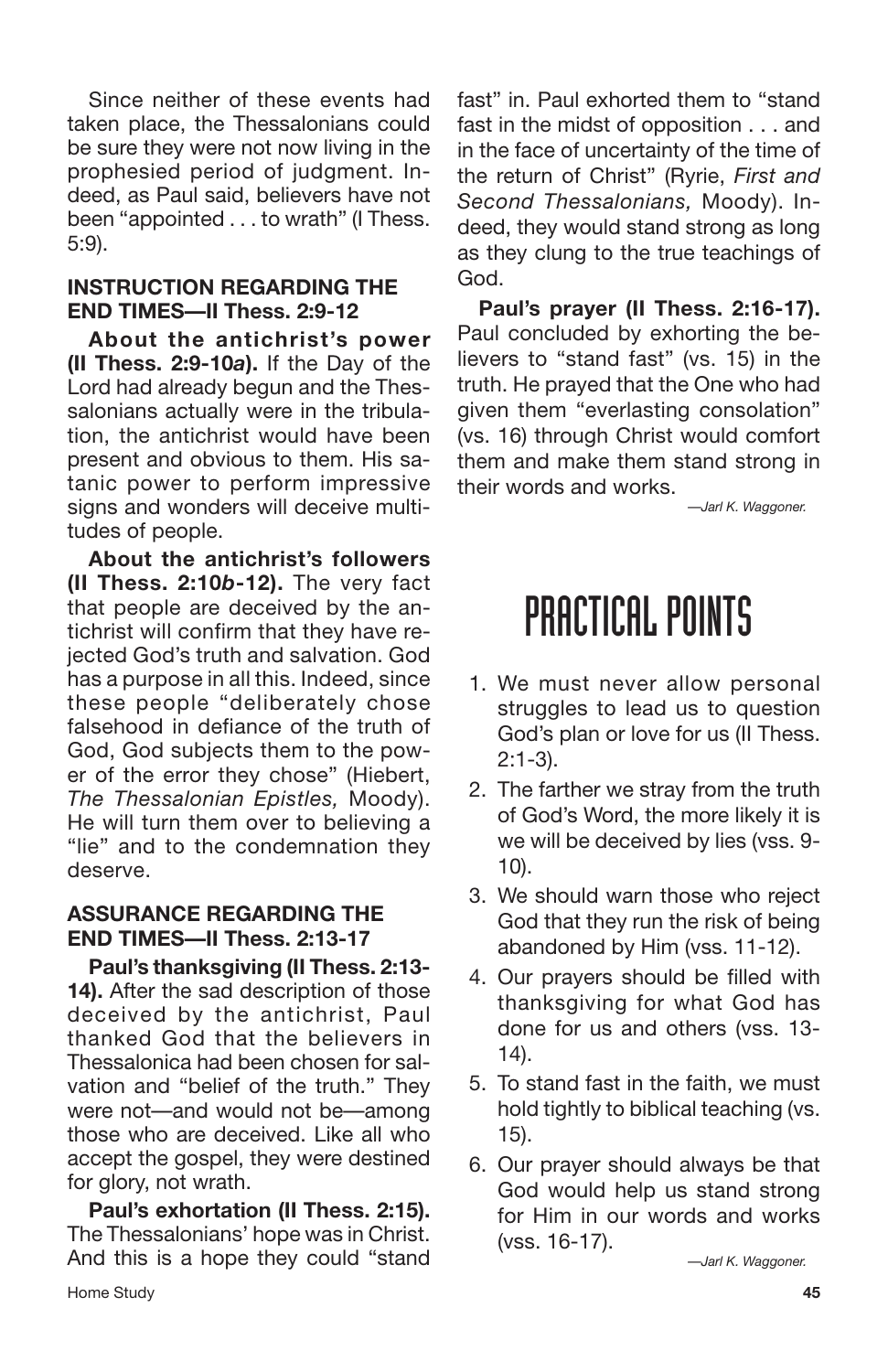## A Living Hope

## Lesson: I Peter 1:3-12

Read: I Peter 1:1-12

TIME: A.D. 63 PLACE: from Babylon (possibly Rome)

**GOLDEN TEXT—"Blessed be the God and Father of our Lord Jesus Christ, which according to his abundant mercy hath begotten us again unto a lively hope by the resurrection of Jesus Christ from the dead" (I Peter 1:3).**

# *Lesson Exposition*

In writing to persecuted believers throughout Asia Minor (I Pet. 1:1), Peter reminded them that in spite of their suffering they still had reason to rejoice.

### **REJOICING IN A LIVING HOPE— I Pet. 1:3-4**

Peter began by praising God for His great mercy in bringing about the new birth of all believers. This new birth results in a new and "lively" (I Pet. 1:3), or living, hope. This living hope we have is the opposite of an "empty, false, deceptive hope" (Lenski, *The Interpretation of the Epistles of St. Peter, St. John, and St. Jude,* Augsburg), for it is based on the resurrection of our living Saviour.

The hope we have as Christians is that of an inheritance that cannot be destroyed (I Pet. 1:4). It is kept for us by God, awaiting the time when we take possession of it. This inheritance includes all the blessings of heaven, including Christ Himself.

### **REJOICING IN GOD'S PRESERVATION—I Pet. 1:5**

Peter declared that not just our heavenly inheritance is kept for us by God; we ourselves are also kept by Him. His power preserves us for the time we will take possession of our inheritance. That is when the salvation He has secured for us through Christ will be finally and fully revealed to us.

## **REJOICING IN TRIALS—I Pet. 1:6-9**

**The extent of trials (I Pet. 1:6).** While the salvation and inheritance Peter described is a source of great joy, this hope was confronted by the difficult circumstances of Peter's persecuted audience. How could they rejoice in their salvation even while they suffered? The apostle pointed out that their trials ("temptations") were "for a season." Unlike their eternal inheritance, their suffering was temporary. They might be distressed for a time, but that should not decrease the joy of their salvation.

**The benefit of trials (I Pet. 1:7).** Furthermore, "the trial of . . . faith" is used by God to refine the believer's faith, just as fire refines gold. Such a tested faith can bring greater praise and honor from Christ when we appear before Him, and this is reason for rejoicing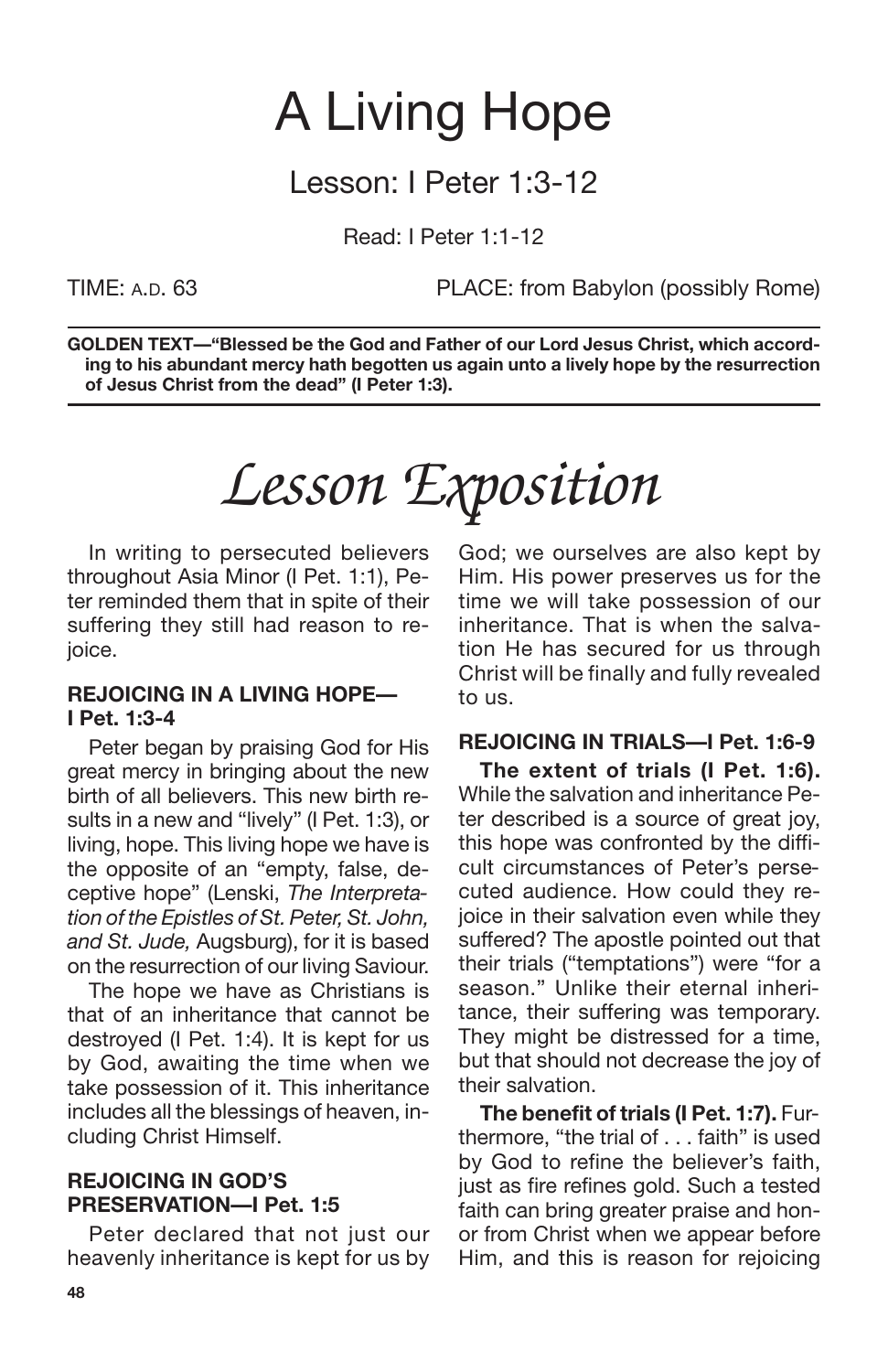even in our suffering.

"Gold is one of man's most prized objects . . . . Extremely durable, gold belongs to the perishing world-order. Faith, which is more valuable than gold because it lasts longer and reaches beyond this temporal order, is purified in the tests of life. Gold, not faith, is presently valued by men. But God will set his stamp of approval on faith" (Gaebelein, ed., *The Expositor's Bible Commentary,* Zondervan).

**The right perspective in trials (I Pet. 1:8-9).** Christians who are being persecuted must keep a proper perspective. Their faith has been properly placed in the risen Lord, who guarantees eternal life with Him. They cannot see Him presently; but even as they suffer they can rejoice that the end result of their faith is assured. The salvation they have received in Christ has a future aspect, and it will be fully realized when they step into His presence in heaven.

### **REJOICING IN THE GREATNESS OF SALVATION—I Pet. 1:10-12**

**A salvation explored by the prophets (I Pet. 1:10-11).** Our thoughts are to be directed constantly to the salvation we have in Christ. When we understand the true greatness of God's work of salvation, we can rejoice regardless of our earthly circumstances. Peter emphasized the greatness of our salvation by pointing out that the prophets of old who spoke about "the sufferings of Christ, and the glory that should follow" did not themselves fully grasp what it all meant. It was God's plan that it remain something of a mystery to them.

As Peter's readers suffered, they would be encouraged by remembering that Christ too suffered before entering His glory.

**A salvation revealed to believers (I Pet. 1:12).** Things the prophets could not fully understand about Christ and His suffering have been revealed to believers since the death and resurrection of Christ. We see clearly what was unclear to them. As such, their role had been to minister to us.

Behind all this was the Holy Spirit, moving some people to write the Scriptures and others to preach the gospel to us so that we could ultimately receive and enjoy the salvation God has given. It is a great salvation indeed—so great that even "the angels desire to look into" it (I Pet. 1:12). When we possess such a salvation and the inheritance it brings, there is *always* reason to reioice.

*—Jarl K. Waggoner.*

## PRACTICAL POINTS

- 1. Our living hope comes from our living Saviour; to abandon hope is to reject His gift (I Pet. 1:3-4).
- 2. We can be thankful that God keeps us by His power, not by our feeble efforts (vs. 5).
- 3. Trials should not rob us of joy; they are God's means of strengthening our faith (vss. 6-7).
- 4. We must ever keep our faith planted in Christ, for only there will we find indescribable joy (vss. 8-9).
- 5. We should accept suffering as part of God's plan, for it was even part of God's plan for His Son (vss. 10- 11).
- 6. We can rejoice in knowing that the Holy Spirit has moved people and arranged circumstances to allow us to come to God (vs. 12). *—Jarl K. Waggoner.*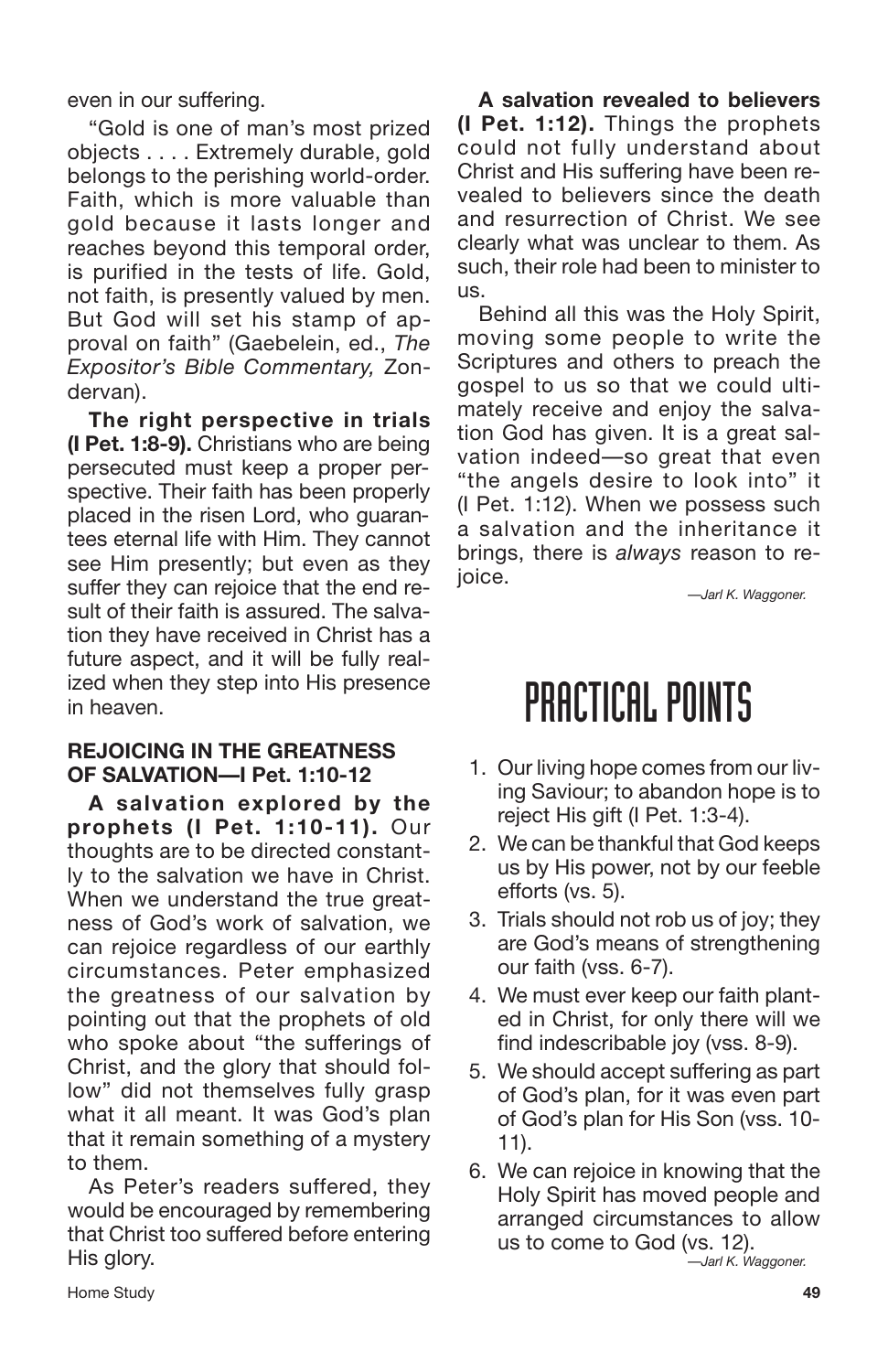## Equipped for Godliness

## Lesson: II Peter 1:3-14

Read: II Peter 1:1-21

TIME: about A.D. 64 PLACE: unknown

**GOLDEN TEXT—"His divine power hath given unto us all things that pertain unto life and godliness, through the knowledge of him that hath called us to glory and virtue" (II Peter 1:3).**

# *Lesson Exposition*

Peter's second epistle was written shortly before his death. In it he encouraged believers to grow in grace and live godly lives, and he gave them directions for doing so.

### **GOD'S ROLE IN GODLINESS— II Pet. 1:3-4**

**Providing the power (II Pet. 1:3).** We are not left alone to find our way toward godly living. God Himself has the major role. "His divine power" has given us all we need for living spiritually centered lives characterized by godliness.

This divine power comes to us through an intimate knowledge of Christ, the One who has called us to Himself. "Glory and virtue" (II Pet. 1:3) speak of His splendor and moral excellence revealed in salvation (Gaebelein, ed., *The Expositor's Bible Commentary,* Zondervan). They describe His Person and work, which form the basis of His promises in verse 4.

**Providing the promises (II Pet. 1:4).** Through Christ, God has given us "great and precious promises." Peter did not list what those promises were, but what follows indicates they related to salvation and the inheritance of the believer (cf. I Pet. 1:3-4).

Instead of the promises themselves, Peter listed the results of the fulfillment of those promises. Through salvation we have been made "partakers of the divine nature" (II Pet. 1:4); that is, by faith in Christ, we are empowered to overcome and escape the wickedness of the world, which is generated by sinful lusts.

### **OUR ROLE IN GODLINESS— II Pet. 1:5-11**

**Adding to our faith (II Pet. 1:5-7).** The new birth and the spiritual power that comes with it are essential to our growth in godliness, but they do not mean that we have no role ourselves. We must cooperate with God in this growth by building on the foundation He has laid.

To the faith we have already as followers of Christ we are to diligently work to add the seven qualities Peter listed. This requires hard work and a lifelong commitment to spiritual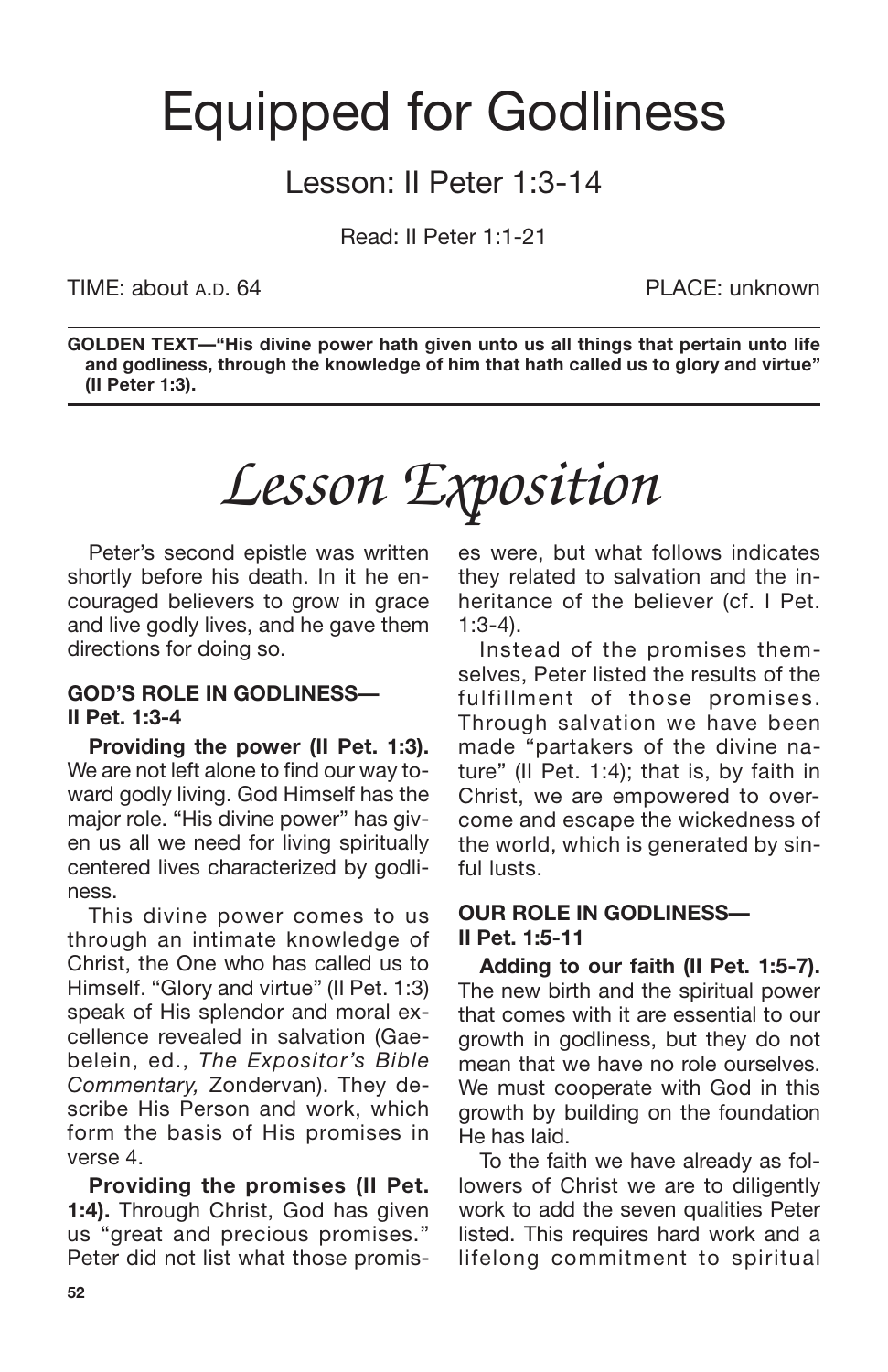growth.

"Virtue" (II Pet. 1:5) is moral goodness, which is the practical and natural expression of faith. "Knowledge" comes from diligent study of God's Word. "Temperance" (vs. 6) means self-control, and "patience" here means endurance, especially in trying times. "Godliness" is reverent conduct toward God.

To these are to be added "brotherly kindness" (II Pet. 1:7) and "charity" (love). These two virtues go hand in hand. Kindness toward our brethren should lead to a love that reaches out unconditionally to all people.

**Being certain of our faith (II Pet. 1:8-11).** Peter's list in verses 5-7 serves as a very practical guide to our spiritual condition. If we see these virtues increasing and multiplying, we can be certain of having fruitful lives in service to Christ.

On the other hand, a lack of these qualities indicates a lack of spiritual growth, suggesting we have forgotten that we have been "purged from [our] old sins" (II Pet. 1:9). Our lives then show little evidence of the work of Christ.

In fact, the absence of this evidence may even call into question our very salvation. Thus, Peter said to "make your calling and election sure" (II Pet. 1:10). We are to examine ourselves in light of these spiritual qualities. Their presence not only makes us fruitful; it also gives us assurance of a glorious entrance into Christ's future kingdom.

"In [Christ's] coming to earth, his rule or kingdom will be visibly manifested and imposed . . . . This will mark the end of this age and inaugurate the earthly messianic phase of the kingdom . . . last[ing] for a thousand years. Yet the kingdom does not end, for God's reign is eternal" (Gaebelein).

## **PETER'S ROLE IN GODLINESS— II Pet. 1:12-14**

**Reminding us (II Pet. 1:12).** Peter's role in this whole process was to remind his fellow Christians of these truths and to urge them to acquire the needed virtues.

**Stirring us (II Pet. 1:13-14).** Peter's aim was not just to remind them, though. He was also attempting to stir them to apply the power and promises of God to move toward fruitful lives.

Like Peter, who knew his time in this world was short (II Pet. 1:14), we have limited time. We should follow his example by using that time to actively grow more Christlike by God's grace and to urge others to do the same.

*—Jarl K. Waggoner.*

## PRACTICAL POINTS

- 1. In Christ we possess all we need to live godly lives; we have no excuse for falling short of that (II Pet. 1:3).
- 2. We should not look within for the resources we need for life but to God and His promises (vs. 4).
- 3. The Christian life demands an unending commitment to developing and practicing godly virtues (vss. 5-7).
- 4. The fruitfulness of our work for Christ is directly related to the content of our character (vs. 8).
- 5. Godly character is the true measure of our commitment to Christ (vss. 9-11).
- 6. As long as we live, we should be encouraging others toward godliness by both our words and our actions (vss. 12-14).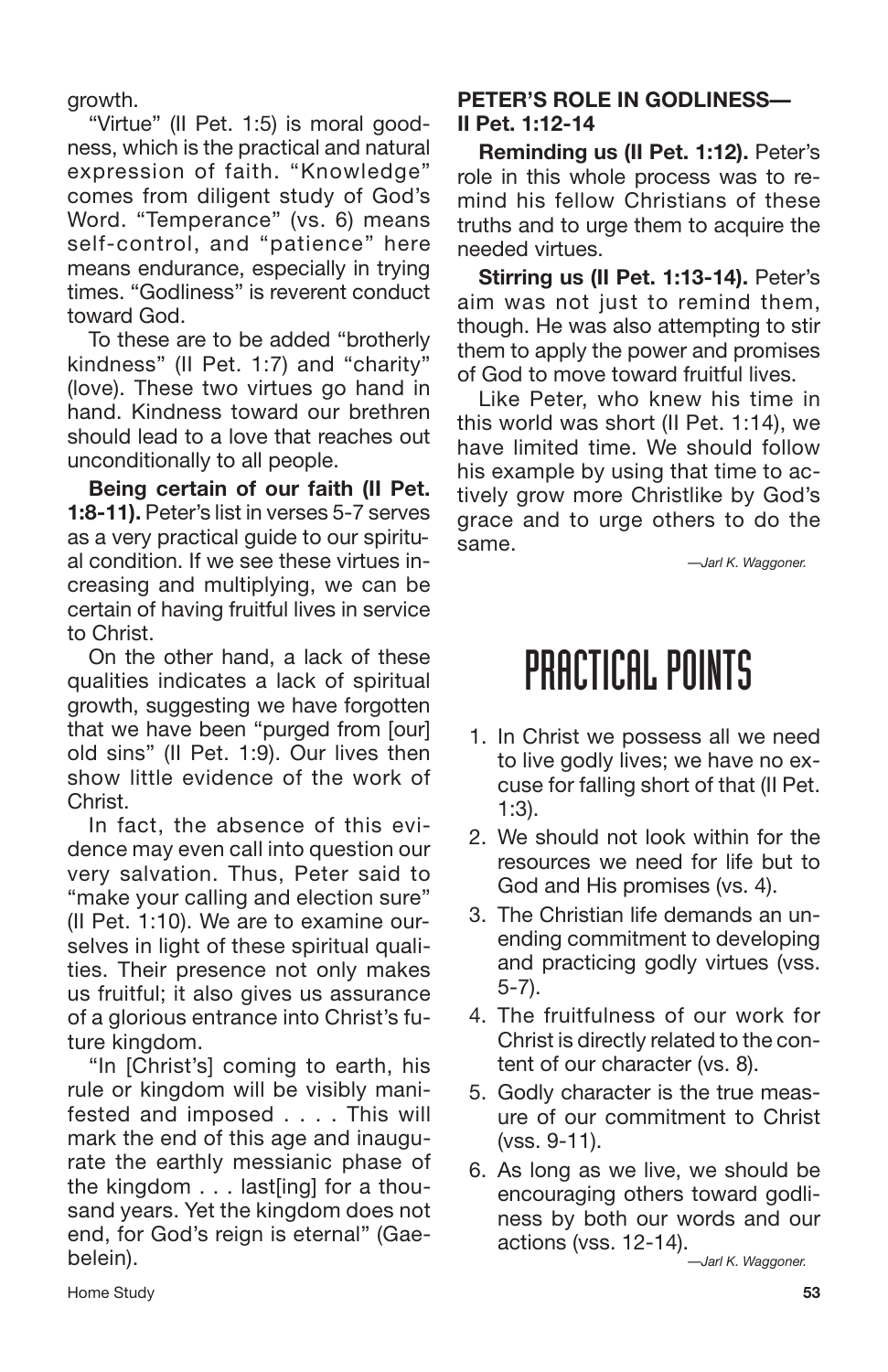## Serving One Another

## Lesson: I Peter 4:1-11

Read: I Peter 4:1-19

TIME: A.D. 63 PLACE: from Babylon (possibly Rome)

**GOLDEN TEXT—"As every man hath received the gift, even so minister the same one to another, as good stewards of the manifold grace of God" (I Peter 4:10).**

# *Lesson Exposition*

The New Testament is filled with exhortations to serve Christ and to serve others. The two concepts are inseparable. If we are to serve others, we must adopt the selfless attitude of Christ and reject our old ways.

### **LIVING IN THE PRESENT, NOT THE PAST—I Pet. 4:1-6**

**Adopting the attitude of Christ (I Pet. 4:1-2).** Christ's suffering is a major theme of I Peter (cf. 2:20-25), and the author returned to it in chapter 4 in order to encourage suffering believers to have the same attitude as Christ.

Even as they suffer, Christians are to imitate Christ's patient attitude and to remember that in dying they are freed from sin. One who is physically dead is no longer subject to temptation and sin. The point Peter was making is that spiritually believers have died with Christ and thus are free from sin's power. They need to live in the knowledge of that truth (cf. Rom. 6:1-7). The will of God, not fulfilling the desires of the flesh, is to be their goal.

**Rejecting the attitudes of the past (I Pet. 4:3-6).** Like Peter's readers, we all lived like "Gentiles," or pagans, before salvation. We had ample opportunity to follow the lusts of the flesh into all sorts of sins. Those sins listed here were typical of the pagans of Peter's day, but they are also typical of unbelievers in our own day.

In Christ we have new desires and the power to overcome sin. As a result, unbelievers often think it strange that we do not pursue the same course of life as they do. They might even speak evil of us. We must not be intimidated by their hostility or tempted to join them, for Peter reminded us that those people must one day stand before the divine Judge of the living and dead. Thus, these voices from the past have nothing to offer us.

First Peter 4:6 can be quite confusing, but the best interpretation seems to be that the dead are "those Christians who heard and believed the gospel during their lifetime, but afterward died" (Kistemaker, *Peter and Jude,* Baker). These deaths were likely due to persecution. They were "judged according to men in the flesh"—that is, by unbelievers—but they were and are alive in the spirit.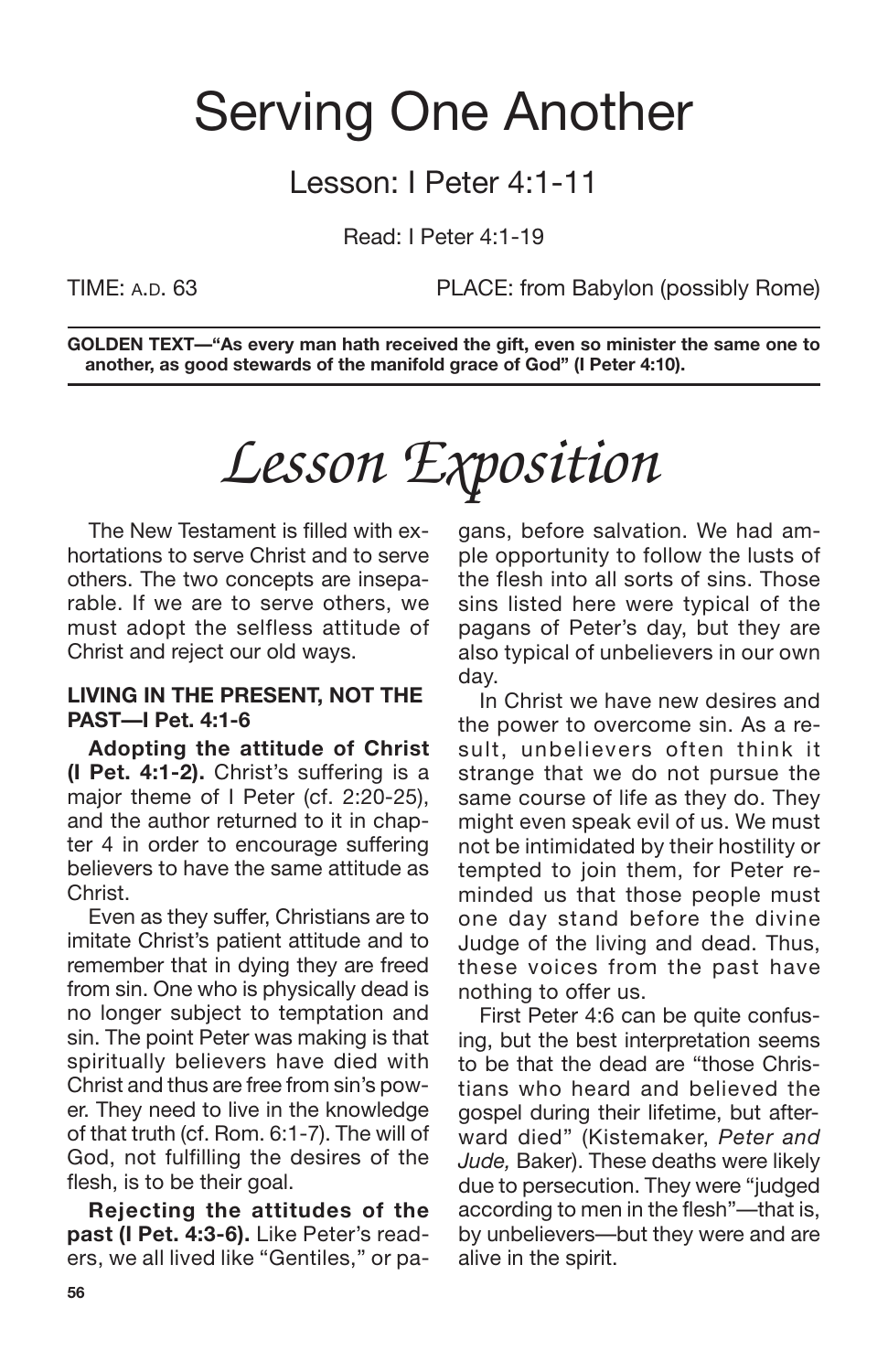This statement should serve as a warning not to judge ourselves or others by the world's standards. The unbelieving world judges people by its own perverted values. Those who are suffering for their faith in Christ are seldom considered worthy of praise in the world's eyes. Our understanding of what is truly important must be determined by God's Word alone.

### **LIVING FOR GOD'S GLORY— I Pet. 4:7-11**

**A call to watchfulness (I Pet. 4:7).** As Christians we are to see life from an eternal perspective. Though we do not know the timing, we know the end is approaching. Christ's return and the end of all things is a motivation for us to be "sober" (self-controlled), watchful, and prayerful, always guarding our relationship with God.

**A call to serve others (I Pet. 4:8- 11).** Our lives are also to be marked by a Christlike commitment to serving others. This means having "fervent charity," or love, among ourselves. Such love will be characterized by a spirit that is willing to forgive even a "multitude of sins."

Such concern for others will also be evidenced by offering hospitality to fellow believers without hesitation or complaint. "Hospitality between Christians was an important, concrete expression of love in a world without our modern inns and hotels. This virtue is commanded for us all . . . Hospitality is to be 'without grumbling'—a phrase that connotes the difficulty of carrying out this command. In certain cultures . . . the bringing of strangers into a house may be somewhat shocking. Yet Christians overcome these conventions" (Gaebelein, ed., *The Expositor's Bible Commentary,* Zondervan).

Every gift we receive should be readily used. The spiritual gifts God has given us are to be used to minister to one another. Everyone who belongs to Christ has something to offer; each one has been gifted to serve others.

Peter concluded by emphasizing that our service, whether great or small, whether in speaking or serving, is to be selflessly offered to God's glory and praise. God alone, through Jesus Christ, is to receive all "praise and dominion for ever and ever" (I Pet. 4:11). We are called to serve others and honor God, not elevate ourselves.

*—Jarl K. Waggoner.*

## PRACTICAL POINTS

- 1. In Christ we are free from the power of sin; we have no reason or excuse for living as though sin were still our master (I Pet. 4:1- 2).
- 2. A changed life will bring hostility from the world, for our lives are a rebuke to sinful lifestyles (vss. 3- 4).
- 3. We should not fear the unjust judgment of unbelievers, for only God's judgment is truly important (vss. 5- 6).
- 4. Keeping Christ's coming in mind will keep us in the right place spiritually (vs. 7).
- 5. Every Christian can minister effectively to others because he has been equipped by God to do so (vss. 8-10).
- 6. We have been called to serve others, not ourselves; and in so doing we honor God (vs. 11).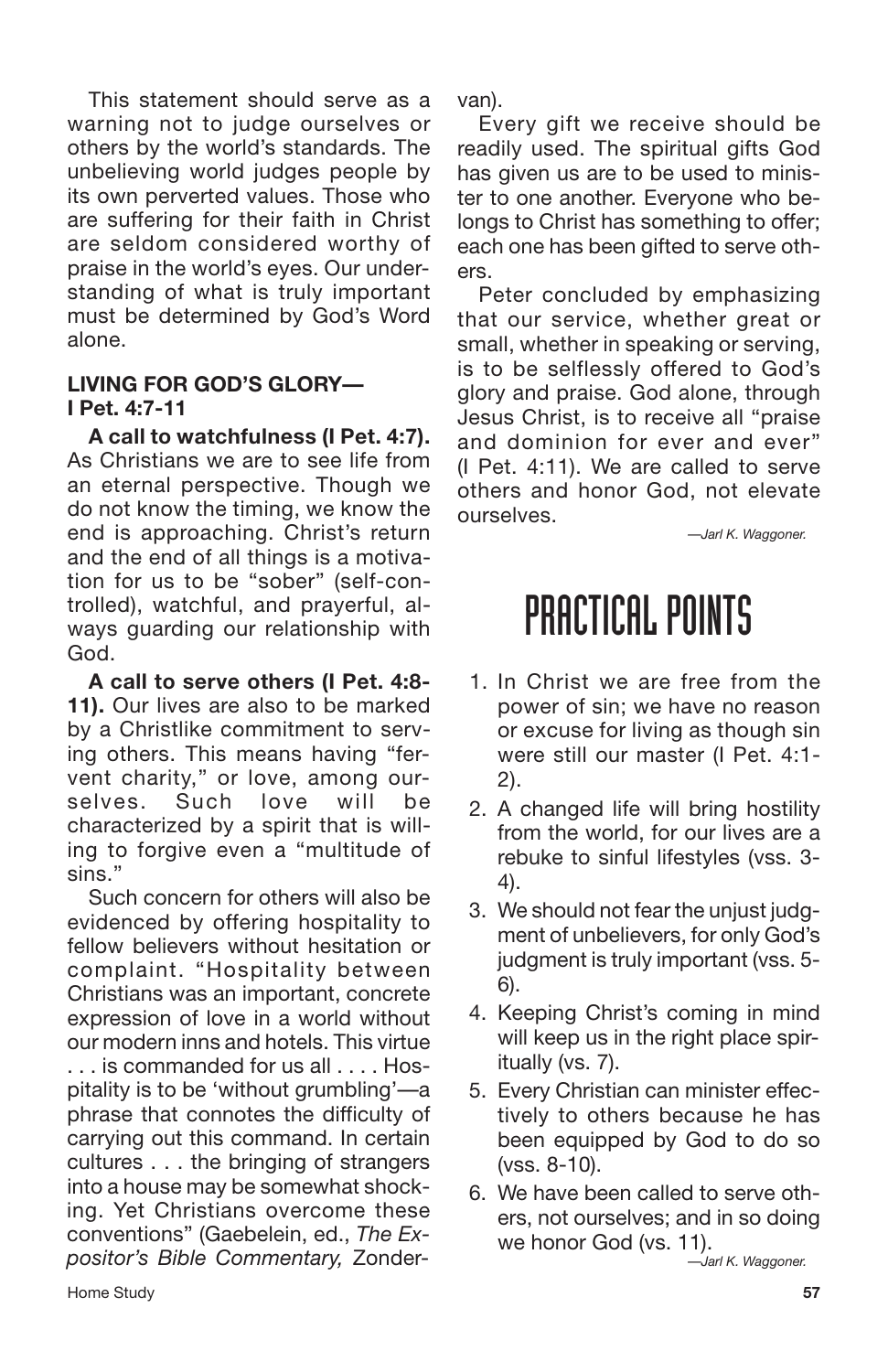## The Hope of His Coming

## Lesson: II Peter 3:3-15*a*

Read: II Peter 3:1-18

TIME: about A.D. 64 PLACE: unknown

**GOLDEN TEXT—"The Lord is not slack concerning his promise, as some men count slackness; but is longsuffering to us-ward, not willing that any should perish, but that all should come to repentance" (II Peter 3:9).**

# *Lesson Exposition*

Peter's epistle was intended to remind his readers of the prophets' words and the Lord's commands through His apostles (II Pet. 3:1-2). Particularly prominent are those scriptural statements regarding the Lord's coming.

### **THE ERROR OF SCOFFERS— II Pet. 3:3-7**

**They follow their lusts (II Pet. 3:3).** In introducing his subject, Peter warned that in the "last days" there would come "scoffers, walking after their own lusts." The "last days" broadly speaks of the time between Christ's first and second comings. As Christ's return approaches, those who deny Him will be present and vocal (cf. chap. 2). The love of their own lusts will lead to their denial of the truth.

**They deny the Second Coming (II Pet. 3:4).** Specifically, these people scoff at the idea of the Lord's return. Their argument is a familiar one: Nothing has changed since the beginning; there is no divine intervention; all things occur naturally.

**They are willingly ignorant (II Pet. 3:5-7).** The scoffers' argument reveals an ignorance that is willful. They simply refuse to believe the truth that God has indeed intervened in history. Verse 5 describes the original Creation. This event itself required God's activity as did the universal Flood of Noah's day (vs. 6).

Because they deny these historic truths, the scoffers are incapable of knowing that the same God will intervene again in bringing about divine judgment on the world He created and judged once before. The coming judgment by fire will bring with it the condemnation of the wicked.

### **THE WISDOM OF BELIEVERS— II Pet. 3:8-15***a*

**They have the Lord's perspective (II Pet. 3:8-9).** God's children are not to be disturbed by the ignorant arguments of the ungodly. Yes, we continue to await Christ's promised return, but we must do so with God's perspective. While the Lord's coming might seem to be delayed, He is not bound by our limited concept of time. With the eternal God, a thousand years is as one day (cf. Ps. 90:4).

If the Lord's coming seems to be